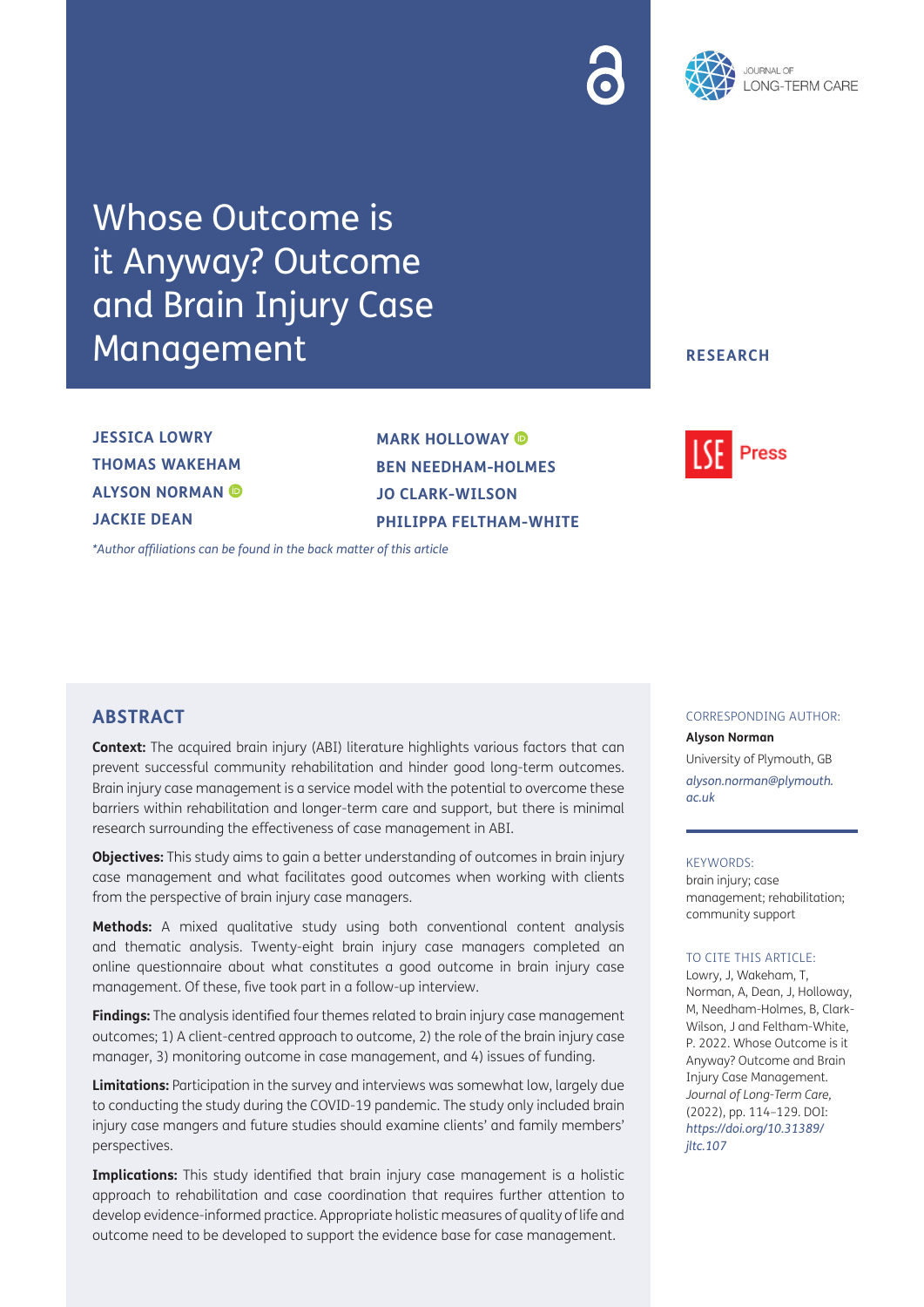## **INTRODUCTION**

Acquired brain injury (ABI) is an injury to the brain that occurs during or after birth. The causes of ABI can be traumatic, that is, traumatic brain injury (TBI) such as caused by a road traffic accident, assault, or fall, or nontraumatic, for example resulting from stroke, infections of the brain, hypoxia, or the like. (Maas et al., 2017). Acquired brain injury is an international phenomenon, placing significant pressures on countries' health and social (long-term) care services [\(Dewan](#page-12-1) [et al., 2018](#page-12-1), [Peeters et al., 2015](#page-14-0)). Models of long-term support for people with ABI and their families are not as evidence based as some other areas of rehabilitation. In particular, it is not clear how to conceptualise and measure outcomes in this area. Case management is one model of support used in this context. This paper focusses upon the UK experience of case management to explore the issues around outcomes, the contribution of case managers to agreeing and achieving these, and how to measure them.

## **ACQUIRED BRAIN INJURY AND REHABILITATION SERVICES IN THE UK**

Since 2005/2006, there has been a 10% increase of ABI hospital admissions in the UK, equating to 945 admissions per day and one every 90 seconds [\(Headway UK, 2018](#page-13-0)). The annual cost of ABI, considering premature death, hospital stays, health and social care, as well as the loss of employment, is around £15 billion, approximately 10% of the NHS budget per year [\(United Brain Injury Forum,](#page-14-1) [2018](#page-14-1)). ABI is reported to be the leading disability in under forty-year-olds in the UK ([Fleminger and Ponsford, 2005](#page-12-2)). Men experiencing increased social deprivation (poor social and economic environments) are most vulnerable to experiencing an ABI (Dunn, Henry and Beard, 2003; [Headway UK, 2018\)](#page-13-0).

More people are surviving ABI due to technological and medical advances and, therefore, contributing to the increasing prevalence of ABI survivors in society [\(Hutchinson et al., 2016](#page-13-1)). However, a common misconception of ABI is that impairments are inclined to be physical [\(Dunn et al., 2003](#page-12-3); [Higham and Phelps,](#page-13-2) [2019](#page-13-2)). Although ABI survivors can experience mobility issues, impaired speech, and fatigue ([Whiteneck et al.,](#page-14-2) [2016](#page-14-2)), it is the diverse range of chronic hidden disabilities incurred that are often most problematic and long-term. Cognitive difficulties can include memory ([Mathias and](#page-13-3) [Mansfield, 2005](#page-13-3)) and attention deficits ([Rohling et al.,](#page-14-3) [2009](#page-14-3)), as well as behavioural and emotional changes associated with executive dysfunction ([Hart et al., 2005](#page-13-4); [Wood and Worthington, 2017](#page-15-0)). These can inhibit an ABI survivor from living an independent life and, therefore, require long-term support and/or rehabilitation.

Research identifies the psychosocial consequences of residual functional impairments in ABI survivors to be

the most debilitating [\(Holloway and Tasker, 2019](#page-13-2)). The loss of employment and subsequent financial safety net, reduced quality of, or the breakdown in, relationships, mental ill-health and substantial social difficulties are associated with poorer long-term outcomes of ABI ([Fleminger, 2008](#page-12-4); [Friedland and Potts, 2014;](#page-13-5) [Williams et](#page-15-1)  [al., 2020](#page-15-1)). These are often characterised by substance abuse, homelessness, social isolation, a presence in the criminal justice system or suicidality [\(Adshead,](#page-12-5)  [Norman and Holloway, 2019;](#page-12-5) [Degeneffe and Bursnall,](#page-12-6)  [2015;](#page-12-6) [McMillan et al., 2015](#page-13-6); [Norman, 2016](#page-14-4); [Woolhouse,](#page-15-2)  [McKinlay and Grace, 2018\)](#page-15-2).

The World Health Organisation (WHO) defines rehabilitation as: "a set of interventions designed to optimize functioning and reduce disability in individuals with health conditions in interaction with their environment" [\(WHO, 2020](#page-15-3)). The aim of rehabilitation is to improve functional outcomes by restoration, compensation, and adaptation. In doing so, individuals affected by brain injury work with others to meet meaningful and personal goals. Reintegration into the community, undertaking roles that are considered important, and playing a part within a family and community are often most valued [\(Clark-Wilson,](#page-12-7)  [Giles and Baxter, 2014\)](#page-12-7). Rehabilitation interventions have demonstrated success at recovering a client's function, specific to discipline and usually targeting the expected internal deficits of ABI (cognitive, behavioural and emotional changes) ([Malec, 2005](#page-13-7)), or may be more holistic and functional in nature (Clark-Wilson et al., 2014). A rehabilitation team may consist of an occupational therapist, physiotherapist, speech and language therapist, and psychologist, as well as other allied health professionals and support staff. The rehabilitation team, via a process of goal setting and measurement, can monitor and measure progress ([Evans, 2012](#page-12-8); [Malec, 2009\)](#page-13-8). An evidence base supports the effectiveness of these services at influencing a positive outcome following ABI [\(National Institute for](#page-14-5)  [Health and Clinical Excellence, 2019;](#page-14-5) [Turner-Stokes,](#page-14-6)  [2008;](#page-14-6) [Van Heugten, Gregorio and Wade, 2012](#page-14-7)). External factors relating to personal characteristics, family dynamics, and the home environment, which may not be the main focus of traditional rehabilitation services, pervade the ABI literature and are reported to influence outcomes in ABI ([Ponsford, 2013](#page-14-8); [Whiteneck, Gerhart](#page-14-2)  [and Cusick, 2004\)](#page-14-2).

The quality of long-term care, rehabilitation and support services following an ABI are fragmented in comparison to acute care ([Piccenna et al., 2016\)](#page-14-9). Research suggests that clinical and social care systems are not designed for the complexity and prevalence of an ABI ([Degeneffe and Bursnall, 2015](#page-12-6); Degeneffe, Green and Jones, 2016; Holloway, 2014; Odumuyiwa et al., 2019). As non-ABI generic services suffer from decreased resource allocation resulting from budget cuts ([Gray and Barford,](#page-13-9)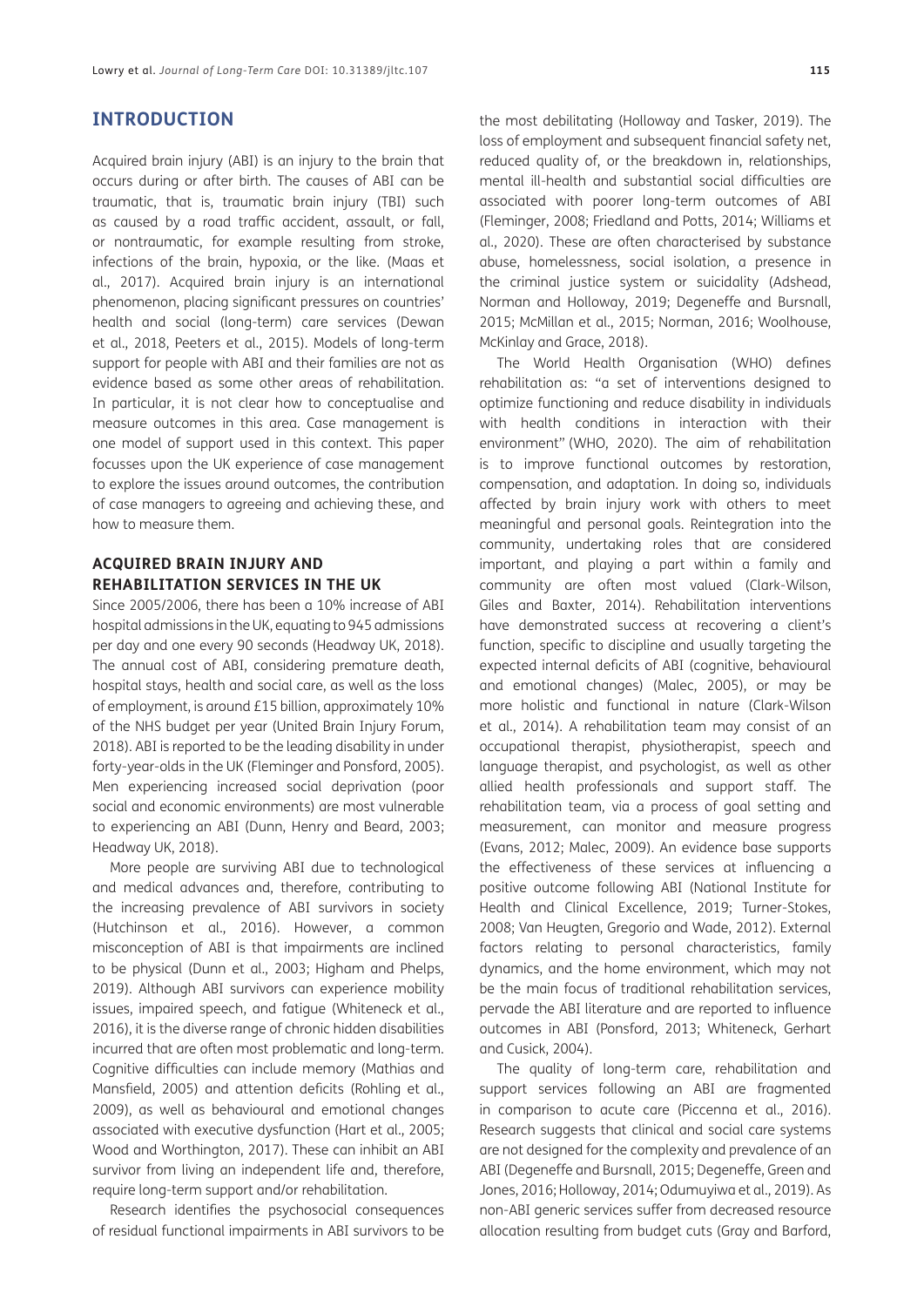[2018](#page-13-9)), the consequential time constraints and lack of comprehensive understanding of the survivor mean that these services have a propensity to overlook the hidden disabilities associated with ABI, instead focusing on physical impairments (Holloway, 2014; [Holloway](#page-13-10) [and Fyson, 2016](#page-13-10); [Odumuyiwa et al., 2019\)](#page-14-10). Failure to accurately identify executive dysfunction, coupled with loss of insight, can prevent survivor engagement in rehabilitation and support tasks, leading to poorer outcomes ([Medley and Powell, 2010](#page-13-11)).

Although the body of research detailing the barriers to a good outcome in ABI is relatively recent, the deficits in services have been longstanding [\(British Association](#page-12-9) [of Brain Injury Case Managers, 2020](#page-12-9); [Social Service](#page-14-11) [Inspectorate, 1996\)](#page-14-11), with the United Kingdom (UK) Department of Health ([DH, 2005](#page-12-10)) (now Department of Health and Social Care (DHSC)) acknowledging that the long-term care needs of those with ABI do not "fit" within pre-existing services in the UK NHS or Social Services (SS) [\(British Society of Rehabilitation Medicine, 2003](#page-12-11)). Instead, the DH proposed a clinical model of case management to provide quality care and control costs to bridge the gaps in services (Clark-Wilson and Holloway, 2015; DH, 2005).

The British Association of Brain Injury and Complex Case Management (BABICM) define this case management role as "…a collaborative process, which assesses, plans, implements, coordinates, monitors, and evaluates the options and services required to meet an individual's health and wellbeing, education and/or occupational needs, using communication and available resources to promote quality, cost-effective and safe outcomes". Brain injury case managers (BICMs) should have a health or social care professional qualification and experience of working with ABI (BABICM, 2020)*.* Recent research has indicated the effectiveness of case management in overcoming the barriers to a good outcome in ABI ([Simpson et al., 2018](#page-14-12)).

Despite this, in the UK, the utilisation of the clinical model of case management in the long-term care of people with ABI is poor, with most BICMs only working with clients with ABI who are funded because of litigated cases. While exceptions to this do exist, such as the 'Neuro navigators' service [\(Kings Health Partners,](#page-13-12) [2018](#page-13-12)) that provide similar case management models within a National Health Service (NHS) context, a BICM is an unlikely provision within statutory health and social care because of funding constraints, and the considerable financial strain services have been under (Clark-Wilson and Holloway, 2015). Overall, brain injury case management does not have a strong evidence base compared to the standard rehabilitation services recommended by NICE (2019).

Furthermore, there is limited research on appropriate outcome measures that could be employed by BICM [\(Lannin et al., 2014\)](#page-13-13). While specific rehabilitation specialists may routinely employ outcome-specific measures, case managers often struggle to find effective

outcome measures that assess global functioning more specifically. One of the ultimate goals of case management is to improve overall quality of life for the person with ABI, but such measures tend to be poor at identifying aspects of day-to-day functioning that are important to clients and can miss key symptomology ([Norman et al., 2021\)](#page-14-13). This is problematic in terms of measuring outcomes for clients, but also makes it difficult to provide an evidence base for the effectiveness of BICMs. Better understanding and attaining evidence of effectiveness in case management could improve the likelihood of this service becoming part of statutory service provision and hopefully enable more individuals with ABI to achieve good long-term outcomes.

The literature surrounding BICM is relatively scarce, particularly from a UK perspective, and therefore little is known about its effectiveness or a definitive understanding of what the role should entail [\(Lukersmith,](#page-13-14)  [Millington and Salvador-Carulla, 2016](#page-13-14)). However, the work of [Lukersmith et al. \(2016\) h](#page-13-14)ighlights the need for an integrative approach to case management across services that is key to the model of case management used within brain injury. The review also identified the key role brain injury case management can play in supporting statutory services. With this lack of clarity around BICM in mind, this study sought to gain a better understanding of outcomes in brain injury case management and what facilitates good outcomes when working with clients.

# **METHOD**

## **PARTICIPANTS**

Ethical approval was obtained through the Faculty Research Ethics Committee of the Uniersity of Plymouth, Faculty for Health and Human Sciences. All data were anonymised with unique identifiers used in both stages of the study. All participants gave full informed consent to participate.

BICMs registered with BABICM (510 individuals) were sent details of the study via email and through the BABICM online newsletter. Twenty-eight participants (27 female,  $M_{\text{gas}}$  = 47.6 years) responded to the invitation and took part in an online survey, a response rate of 5.5%. Participants had between 1 year and over 20 years of experience working in brain injury case management, with a range of different BABICM registration levels from practitioner to advanced practitioner (see **[Table 1](#page-3-0)**). The average number of clients the BICMs currently had varied from fewer than 6 through to over 50. These figures may in places represent individuals who offer supervision to other case managers and may have included supervisee caseloads as well as their own as 50 represents a very high caseload. BICMS came from a range of professional backgrounds, with the most common being occupational therapy.

Of the original 28 participants in the questionnaire study, 12 agreed to take part in a follow-up interview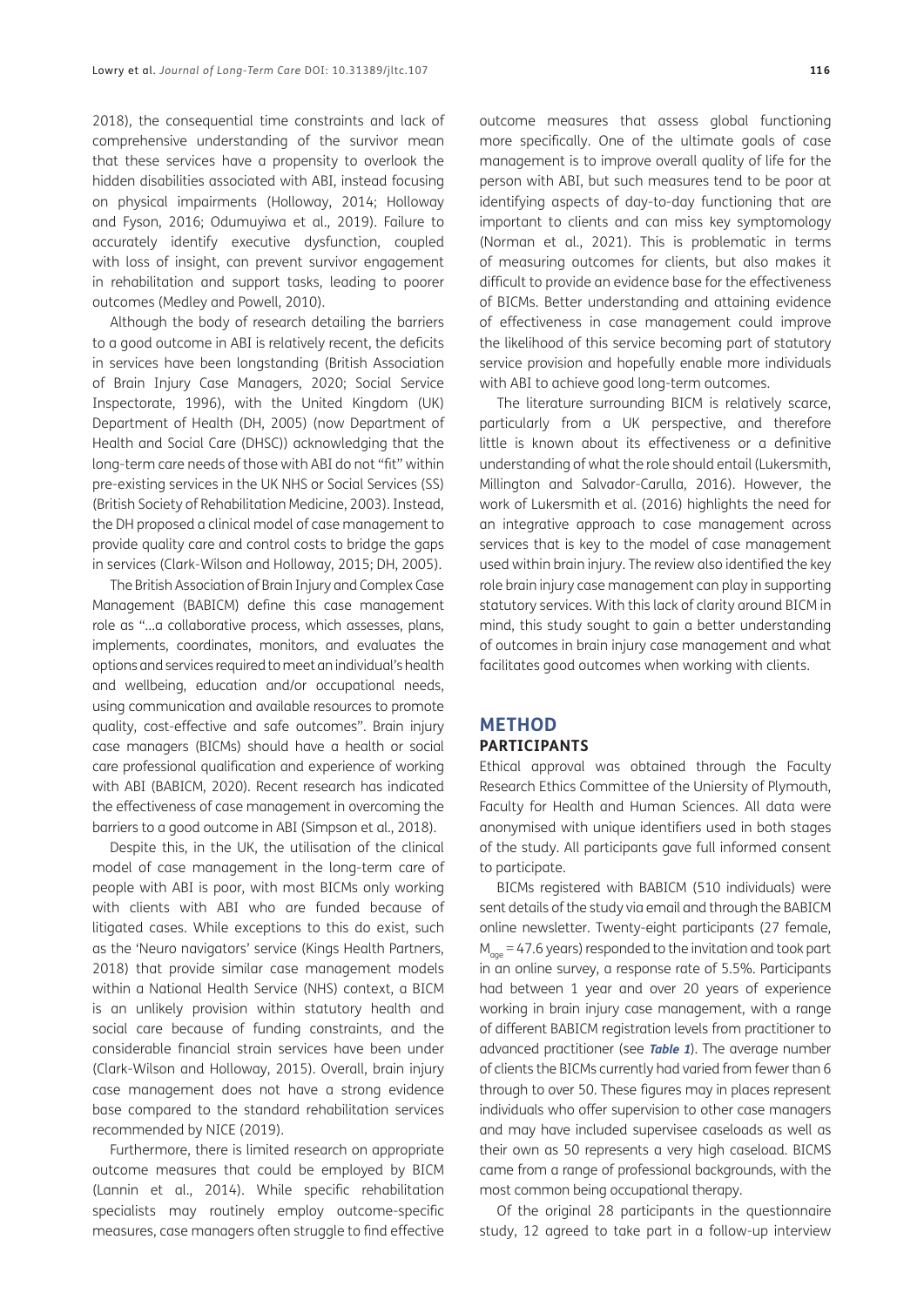| Case Management experience (in years):<br>1<br>$<$ 1 year<br>$1-3$ years<br>1<br>2<br>3-5 years<br>7<br>$6-10$ years<br>5<br>$11-15$ years<br>16-20 Years<br>4<br>>20 years<br>8<br><b>Number of current clients:</b><br>$1 - 5$<br>10<br>$6 - 10$<br>11<br>$11 - 15$<br>2<br>$16 - 20$<br>2<br>$21 - 30$<br>1<br>$31 - 40$<br>0<br>$41 - 50$<br>0<br>Over 50<br>2<br>Type of registration with BABICM:<br>Practitioner<br>2<br>Registered Practitioner<br>11<br>Advanced Registered Practitioner<br>15<br>Professional background:<br>12<br>Occupational Therapist<br>Social Worker<br>4<br>Psychologist<br>1<br>Nurse<br>6<br>3<br>Physiotherapist<br>Special Education & Family Keyworker<br>1<br>Counsellor<br>1 | <b>PARTICIPANT CHARACTERISTICS</b> | <b>NUMBER OF</b><br><b>PARTICIPANTS</b> |  |  |
|----------------------------------------------------------------------------------------------------------------------------------------------------------------------------------------------------------------------------------------------------------------------------------------------------------------------------------------------------------------------------------------------------------------------------------------------------------------------------------------------------------------------------------------------------------------------------------------------------------------------------------------------------------------------------------------------------------------------|------------------------------------|-----------------------------------------|--|--|
|                                                                                                                                                                                                                                                                                                                                                                                                                                                                                                                                                                                                                                                                                                                      |                                    |                                         |  |  |
|                                                                                                                                                                                                                                                                                                                                                                                                                                                                                                                                                                                                                                                                                                                      |                                    |                                         |  |  |
|                                                                                                                                                                                                                                                                                                                                                                                                                                                                                                                                                                                                                                                                                                                      |                                    |                                         |  |  |
|                                                                                                                                                                                                                                                                                                                                                                                                                                                                                                                                                                                                                                                                                                                      |                                    |                                         |  |  |
|                                                                                                                                                                                                                                                                                                                                                                                                                                                                                                                                                                                                                                                                                                                      |                                    |                                         |  |  |
|                                                                                                                                                                                                                                                                                                                                                                                                                                                                                                                                                                                                                                                                                                                      |                                    |                                         |  |  |
|                                                                                                                                                                                                                                                                                                                                                                                                                                                                                                                                                                                                                                                                                                                      |                                    |                                         |  |  |
|                                                                                                                                                                                                                                                                                                                                                                                                                                                                                                                                                                                                                                                                                                                      |                                    |                                         |  |  |
|                                                                                                                                                                                                                                                                                                                                                                                                                                                                                                                                                                                                                                                                                                                      |                                    |                                         |  |  |
|                                                                                                                                                                                                                                                                                                                                                                                                                                                                                                                                                                                                                                                                                                                      |                                    |                                         |  |  |
|                                                                                                                                                                                                                                                                                                                                                                                                                                                                                                                                                                                                                                                                                                                      |                                    |                                         |  |  |
|                                                                                                                                                                                                                                                                                                                                                                                                                                                                                                                                                                                                                                                                                                                      |                                    |                                         |  |  |
|                                                                                                                                                                                                                                                                                                                                                                                                                                                                                                                                                                                                                                                                                                                      |                                    |                                         |  |  |
|                                                                                                                                                                                                                                                                                                                                                                                                                                                                                                                                                                                                                                                                                                                      |                                    |                                         |  |  |
|                                                                                                                                                                                                                                                                                                                                                                                                                                                                                                                                                                                                                                                                                                                      |                                    |                                         |  |  |
|                                                                                                                                                                                                                                                                                                                                                                                                                                                                                                                                                                                                                                                                                                                      |                                    |                                         |  |  |
|                                                                                                                                                                                                                                                                                                                                                                                                                                                                                                                                                                                                                                                                                                                      |                                    |                                         |  |  |
|                                                                                                                                                                                                                                                                                                                                                                                                                                                                                                                                                                                                                                                                                                                      |                                    |                                         |  |  |
|                                                                                                                                                                                                                                                                                                                                                                                                                                                                                                                                                                                                                                                                                                                      |                                    |                                         |  |  |
|                                                                                                                                                                                                                                                                                                                                                                                                                                                                                                                                                                                                                                                                                                                      |                                    |                                         |  |  |
|                                                                                                                                                                                                                                                                                                                                                                                                                                                                                                                                                                                                                                                                                                                      |                                    |                                         |  |  |
|                                                                                                                                                                                                                                                                                                                                                                                                                                                                                                                                                                                                                                                                                                                      |                                    |                                         |  |  |
|                                                                                                                                                                                                                                                                                                                                                                                                                                                                                                                                                                                                                                                                                                                      |                                    |                                         |  |  |
|                                                                                                                                                                                                                                                                                                                                                                                                                                                                                                                                                                                                                                                                                                                      |                                    |                                         |  |  |
|                                                                                                                                                                                                                                                                                                                                                                                                                                                                                                                                                                                                                                                                                                                      |                                    |                                         |  |  |
|                                                                                                                                                                                                                                                                                                                                                                                                                                                                                                                                                                                                                                                                                                                      |                                    |                                         |  |  |
|                                                                                                                                                                                                                                                                                                                                                                                                                                                                                                                                                                                                                                                                                                                      |                                    |                                         |  |  |
|                                                                                                                                                                                                                                                                                                                                                                                                                                                                                                                                                                                                                                                                                                                      |                                    |                                         |  |  |
|                                                                                                                                                                                                                                                                                                                                                                                                                                                                                                                                                                                                                                                                                                                      |                                    |                                         |  |  |

<span id="page-3-0"></span>**Table 1** Characteristics of participants.

stage. Due to the COVID-19 global pandemic, and the increased workload experienced by the BICMs at this crucial time, it was very difficult to recruit participants for this phase of the study and only five telephone interviews were conducted.

#### **DESIGN AND PROCEDURE**

This study used a sequentially phased exploratory research design, appropriate for developing a complete and rich understanding of a topic on which there is very limited previous literature. Triangulation was employed through a survey questionnaire and interviews with a sample of respondents to explore in more detail issues

from the survey and, thereby, enhance the validity and reliability of the findings ([Carter et al., 2014](#page-12-12); [Hsieh and](#page-13-15)  [Shannon, 2005\)](#page-13-15).

The initial phase of data collection employed an online survey, provided on the survey platform *Joint Information Systems Committee (JISC).* The questionnaire asked for demographic and professional practitioner information, alongside open-ended questions focused on the use of outcome measures and perceptions of outcomes in brain injury case management. Example questions of the latter included: "What do you consider to be a good outcome?", "What would you expect a good outcome measure to capture?", and "What do you know about outcome measures in acquired brain injury?".

The practitioner information questions were analysed using descriptive statistics, and the qualitative questions were analysed using conventional content analysis (CCA; [Hsieh and Shannon, 2005\)](#page-13-15). At the end of the questionnaire, the BICMs were invited to provide an email address to participate in the second phase of the data collection, a semi-structured telephone interview. The latter consisted of seven questions (Appendix A) designed to elicit elaboration on targeted responses from the survey data. Example questions included: "What factors enable a good outcome?", "What particular client characteristics are associated with good outcomes?", "How does the case manager change an outcome?" The telephone interviews, which lasted between 20 minutes to one hour, were audio-recorded and later transcribed verbatim.

#### **DATA ANALYSIS QUESTIONNAIRE**

Due to limited literature regarding brain injury case management and outcomes, CCA was employed as it allowed the opportunity to explore the data for topics frequently discussed or described with enough depth and passion to warrant inclusion [\(Hsieh and Shannon,](#page-13-15)  [2005](#page-13-15)). Conducting CCA in this way gathers information directly from the participants' responses without imposing pre-defined categories [\(Hsieh and Shannon, 2005](#page-13-15)). The process of analysis consisted of reading and re-reading the data while making exploratory comments that would later be derived into codes that represent key concepts in the data. Next, the codes were grouped into meaningful clusters that identified the main themes captured in the questionnaire data. Validation of the CCA was confirmed by another project team member. The data used at this stage of the analysis process guided creation of a framework for analysing the interviews conducted in the second stage of the study. CCA is a method used for creating qualitatively rich data from limited open-ended responses and is also appropriate when researchers wish to quantify themes from open-ended questionnaire data [\(Vaismoradi et al.,](#page-14-14)  [2013](#page-14-14)). The analysis was led by one of the research team and then checked with others in the team.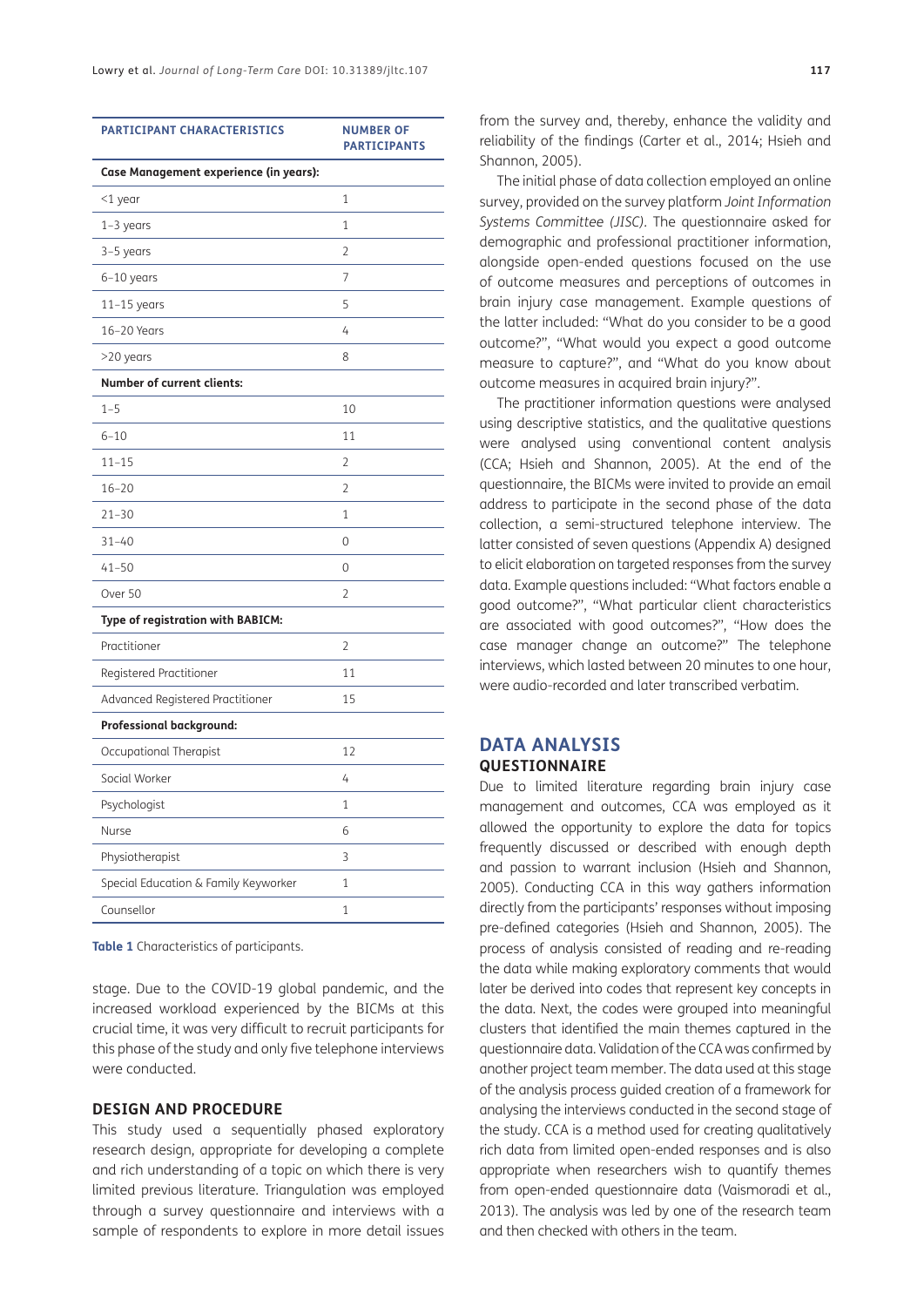#### **INTERVIEWS**

The semi-structured telephone interviews were analysed using both deductive and inductive thematic approaches [\(Braun and Clarke, 2006\)](#page-12-13). Thematic analysis is more appropriate for use with detailed interview responses and where researchers are not wishing to quantify findings ([Vaismoradi et al., 2016](#page-14-15); [Vaismoraldi et al.,](#page-14-14) [2013](#page-14-14)). Initially, a deductive framework was applied to the interview data to identify the pre-defined themes created in the first stage of the data analysis process. This was constructed based on the analysis of the questionnaire data. An inductive thematic analysis followed to identify new themes not previously captured by the CCA. The process of analysis was similar to the CCA and involved reading the transcripts and making exploratory notes that were later derived into codes ([Braun and Clarke,](#page-12-13) [2006](#page-12-13)). These codes were then grouped into meaningful clusters that identified the main themes. Applying an inductive approach to the data led to several iterations of sub-themes and defined a further five sub-themes overall. For example, *Family is Supportive* was an initial sub-theme under *Client Centred Approach to Outcome*. However, continual review of the data highlighted the prevalence and importance that the participants placed on the association between the level of support received by the ABI survivor's family and their ability to support the survivor to reach their own positive outcome. Inductive analysis was particularly useful to establish and define the root issues of *Capturing Outcomes in Brain Injury Case Management.* The survey data demonstrated a clear dissatisfaction with current case management systems that measure outcome; however, the interview data generated three additional sub-themes that provided richer detail about what these issues were, how these outcome measures could be improved, and how to accurately measure the effectiveness of case management in achieving good outcomes. These analyses were conducted by one member of the research team and checked with others in the team. Quotations used below from the interviews are labelled according to the participant reference number, e.g., P1.

### **RESULTS**

The thematic analysis identified four main themes: a client-centred approach to outcome; the role of the BICM; monitoring outcome in brain injury case management; and funding (See **[Table 2](#page-4-0)**). This section will describe each theme, though it should be noted that there are interactions between them. The themes and their accompanying subthemes are presented in the thematic map (see **[Figure 1](#page-4-1)** below).

| <b>THEME</b>                                               | <b>SUBTHEME</b>      |                                                                                                                                             |
|------------------------------------------------------------|----------------------|---------------------------------------------------------------------------------------------------------------------------------------------|
| 1. A Client-<br>centred<br>approach to<br>outcome (88)*    | a)<br>b)<br>C)<br>d) | Client needs are met (49)<br>Family are supported and supportive (36)<br>Client engagement (29)<br>Quality of life (10)                     |
| 2. The Brain<br><b>Injury Case</b><br>Manager role<br>(97) | a)<br>b)<br>c)<br>d) | Coordinate (63)<br>Advocate (29)<br>The therapeutic relationship (54)<br>Facilitate team cohesion (70)                                      |
| 3. Capturing<br>outcome<br>in case<br>management<br>(20)   | a)<br>b)<br>C)<br>d) | Goals = outcome confusion $(7)$<br>Dissatisfaction with current measures (18)<br>Holistic progress (43)<br>Evidence of case management (19) |
| 4. Funding (36)                                            |                      |                                                                                                                                             |

#### <span id="page-4-0"></span>**Table 2** Table of Themes.

\* Numbers in brackets represent number of times the theme was identified in the telephone interview data.



<span id="page-4-1"></span>**Figure 1** Thematic maps of themes.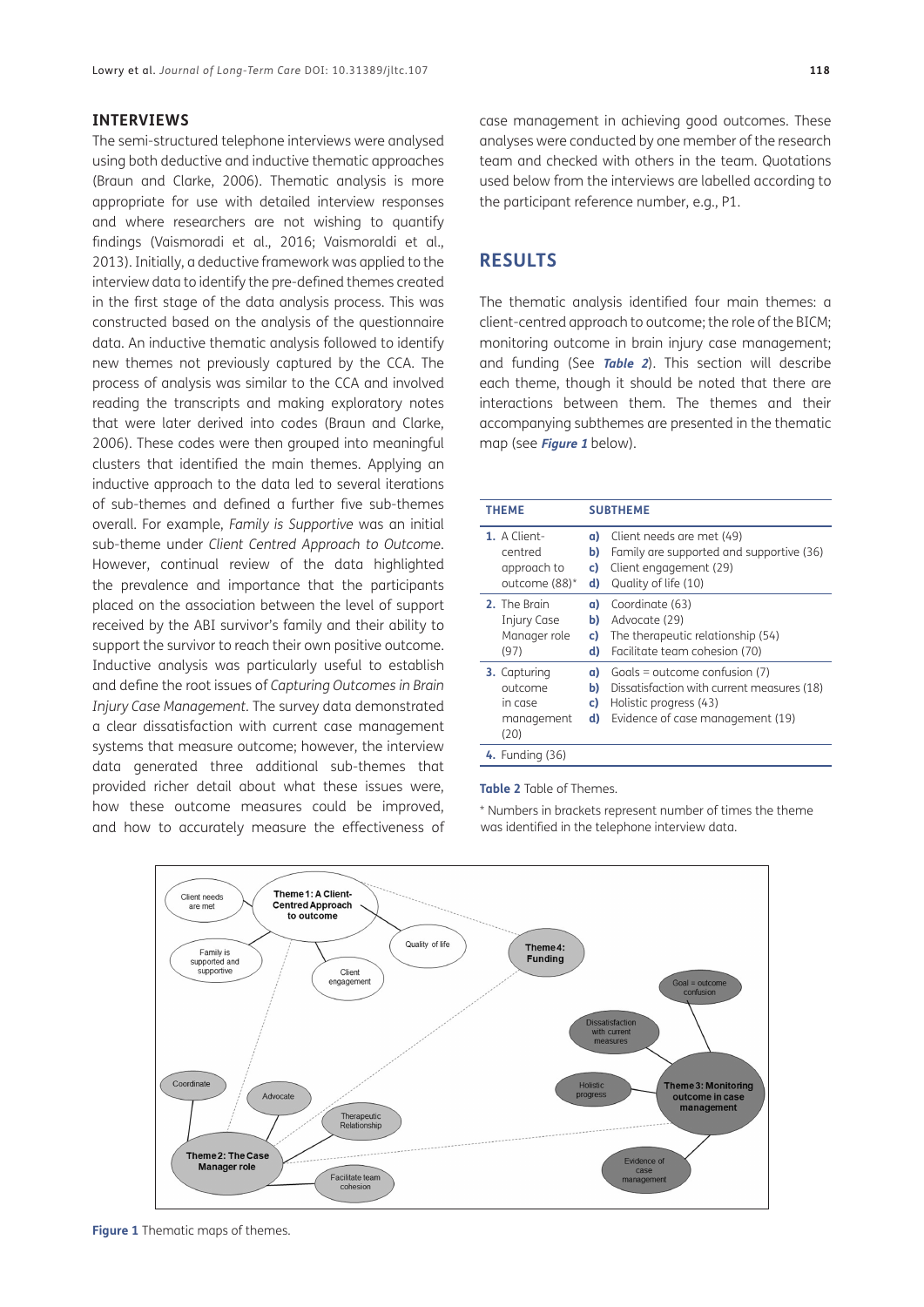**Theme 1: Client-centred approach to outcome:** Over three-quarters of the BICMs participating in the online survey responded with "the client" when asked the question "Who, in your experience, determines what a good outcome is?". The BICMs explained that "there's certainly not one size fits all…", as one responded expressed it*,* in terms of what a good client outcome might look like because of the variability of impairment experienced by the client and the interaction with their context. The participants discussed that adopting a client-led approach to their work ensured outcomes reflected the client's agenda rather than the BICM's. The experiences of the participants highlighted that their role facilitated tailoring of support to the individual client and family needs, to improve engagement in rehabilitation and to achieve a higher quality of life for the client. It is important to note here that while outcomes are primarily client-led, the participants identified that there was often tension between what the client wanted and what was in their best interests. Additionally, research into the impact of acquired brain injury upon family members has identified significant levels of stress and burden upon relatives. Families need time and respite from providing care, especially as the burden of care increases. The BICM is engaged to focus on outcomes for the individual; however, these need to be considered in the context of their family system. This can lead to competing outcomes where there is discordance for many reasons. The BICM and their relationship with the person and their family provides a unique opportunity for clarification and consistency [\(Clark-Wilson & Holloway, 2020\)](#page-12-14). As several participants commented:

"we really […] we're not being directive, we're not saying well these are my goals". (P2) "it becomes a lot more challenging to reach those higher-level outcomes if you've got somebody with severe cognitive problems it's just not going to happen". (P3)

"my outcomes are about erm…enabling the client to be as independent as possible…have the support that they need so […] that we can facilitate them to participate in […] life as much as possible." (P3)

"As a case manager, a 'good' outcome is where a client is kept safe and feels as though they have some control and/or some level of independence in their lives." (P5)

The BICMs discussed that fulfilling the client's needs was beneficial to the client's progression but recognised that needs varied across time and between individuals. The types of client requirements met by the BICM included specific ABI-related needs, such as implementing care and support scaffolding (a structure of support that exists around the client to enable daily living), assistive equipment and adjusting education pathways. A key element identified was the relationship-based and holistic way BICMs met clients' wider needs which promoted wellbeing through enabling attendance at typical health screens, addressing health concerns, and addressing housing issues.

"I mean we've got one of our clients we've had for I don't know 15 years or something […] because he just needed ongoing support after his case settled and […] we are providing that support". (P3)

 "so for that particularly - particular family a really good outcome has been that we have been able to get her into a specialist school that is now meeting her needs". (P1)

"the outcome was that they actually put triple glazing on the kind of bit of the flat that didn't have it which included his bedroom and his living room […] so now he's getting a good night's sleep and he feels more comfortable". (P3)

The participants reported that families "feel supported" when included in decisions about the care and rehabilitation of their family member. The BICM role enabled implementation of a support scaffold that somewhat alleviated family burden and facilitated the maintenance of family relationships with the client. Throughout the discussions, it became apparent that the BICMs provided support to families experiencing ambiguous loss (the feeling of bereavement without the death of a person; Boss, 1999) and grief often associated with ABI. The inclusion of family is an important part of case management but can lead to difficulties when the wishes of the client are at odds with the wishes of family members. In such cases, it is the role of the case manager to ensure that the direction for rehabilitation reflects the client's voice but also takes into account the impact on family and what is in the best interest of the client. On the issues of working with families, and the case manager's overarching perspective, participants noted:

"the relationships do suffer so you know a good outcome may be […] managing to get the support in […] to enable someone to maintain their relationship with their partner". (P3) "you know I've got one psychologist that I've approached recently […] the fiancé of my client is so anxious she's experiencing post-traumatic symptoms […] having heard of her fiancé's accident". (P3)

"the case manager is in a good position to see the bigger picture and can make a difference by ensuring professionals are working cohesively and in the best interests of the client and their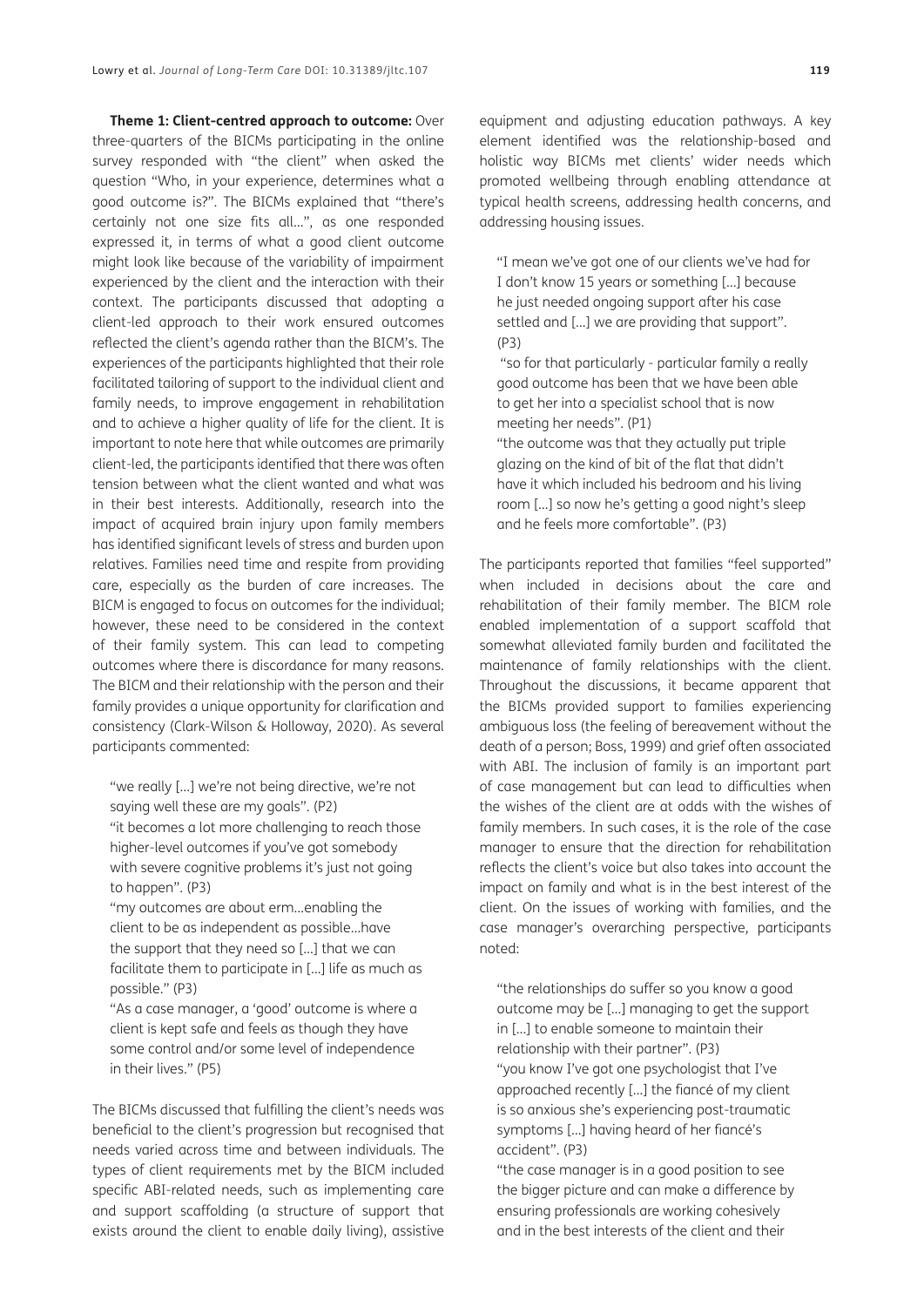families…If a case manager is influencing good outcomes for the client, this will be evidenced by clients reaching their goals (both objectively and subjectively), families having faith in the process, trust from deputy regarding clinical decisions, cohesive care plan and good communication between MDT. Also risks will be managed and minimised and clients will remain as safe as possible". (P4)

Participants explained that their role in supporting the family enables them to provide rehabilitation practice and meet the emotional needs of the client within the context of the family. BICMs discussed this to be beneficial to the client's engagement, thus progressing the rehabilitative gains of the client. In contrast, participants identified that clients without family support are likely to be vulnerable to deterioration or stagnation of their recovery:

"family support can make a huge difference in terms of outcome […] so if you've got a…family member who is able to support the client in the rehabilitation and then carry over […] any strategies that have been put in place by the therapist you know throughout the day while the therapists aren't there that can make such a difference in terms of the outcomes". (P3) "I think for those people who haven't got any family and are very isolated …it's much harder to engage them…I think where you've got more supportive families you can really see the difference it makes". (P1)

BICMs stated that good outcomes are associated with clients that are "willing to engage in therapy". The participants reported "trying to mirror what [the client] is already engaging in" to encourage client engagement in activities that are influential to their recovery, remaining faithful to the client-centred approach of brain injury case management. Participants explained that their role enabled them to identify and address barriers to engagement such as the right goals, poor mental health, and/or inappropriate environments:

"so that could be a physio […] goal it could be an OT goal but […] in the first place you've got to find the right key to open the door to engage the client". (P2)

"psychological status would really affect outcome [...] lacking motivation because they're feeling low in mood […] we would be looking at trying to address the depression and see if we could put somebody on antidepressants or you know to lift their mood which would then enable them to hopefully engage more". (P3)

The experiences of the BICMs in this study defined a good outcome for the client as an improved quality of life, rich in activities associated with social participation. The participants explained that the extent of the impairment experienced by the client considerably contributed to the variability of what constituted a good quality of life:

"by December we had the team in place and now it's working like a dream and now they're going to take him on holiday". (P2) "so, some of my clients would be really severe

brain injuries who would be perhaps or would have been classed as minimally aware or perhaps still are […] a good outcome might be getting them out of hospital and getting them a good care package to enable them to have a reasonable quality of life taking into account their injuries". (P3) "you know helping them to reengage in leisure activities um…also good outcomes might be around relationships particularly". (P3)

Understanding the underlying issues of brain injury allows BICM's to work with clients to create client-focused goals. For clients who have reduced insight into deficits resulting from brain injury, good negotiating skills and a positive therapeutic rapport is essential to establish realistic life goals and manage the tensions in this process. BICMs can then develop a case formulation, which considers the means in which clients achieve goals towards the outcomes they seek. The data did reveal times when there was potential conflict for case managers when aiming to be client centred. These included times when clients and family members may differ in their desire for certain goals to be achieved, instances where clients may have been lacking mental capacity to make certain informed decisions, or where there is a discrepancy between a therapist and client goal. For example:

"Sometimes there can be a discrepancy between [...] a therapist goal compared to [...] the client's goal. This can be due to the client's lack of insight, lack of understanding of the steps required to achieve their goals, or their capacity to be able understand the information provided" (P9). "A family that is supportive and has a good understanding of the client and their needs can help the client to achieve positive outcomes. They need to be a family that is supportive but not overly protective. they need to respect the client and allow them to make decisions for themselves where they have the capacity to do so" (P13) "Barriers to good outcomes can be mental health difficulties; level of engagement; financial limitations, lack of client insight, lack of adjustment to acquired injury, unrealistic expectations of family members" (P11)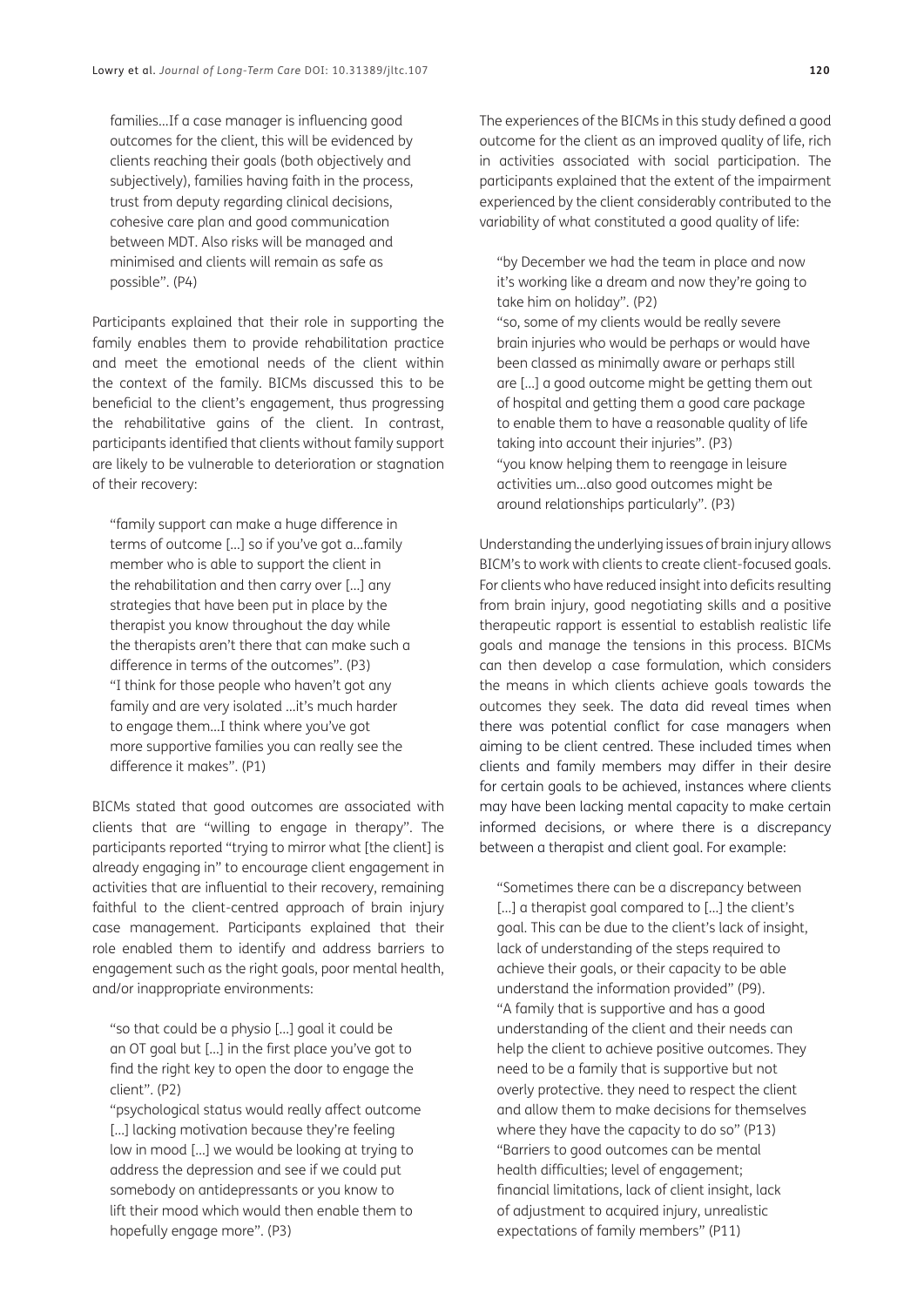**Theme 2: The role of the case manager to achieve a good outcome:** building on the previous theme of a personcentred approach, participants consistently discussed the activities of their role as to aid a flexible overview of the client, underpinned by the BICM's experience with ABI. The participants explain that continuous assessment and readjustment of a client's overall progress is integral to influencing a good outcome based on what is desired and realistic to the client. Clinically, continuous assessment is always required to ensure any changes to the client's condition, needs, environment, or treatment are noted as this will impact on their desired outcomes. Participants also highlighted the complexities of case management and that many factors that may influence outcome were not within the ability of case managers to control. Goal setting and working towards a client's desired outcomes is an ongoing process which may often be influenced and affected by an individual's insight into the impact of their own condition and their residual metacognitive abilities (Gracey et al., 2009). The BICM process is iterative and subject to change as the intervention proceeds [\(Clark-](#page-12-15)[Wilson and Holloway, 2015](#page-12-15)). Prioritisation of efforts and goals is by necessity a joint and shared effort; the case manager role is relationship based [\(Lukersmith et](#page-13-14) [al., 2016](#page-13-14)). A participant noted the work is ongoing and reflective:

"you're having to re-reassess and maybe prioritise [...] re-prioritise outcomes or sort of simplify them to what's actually achievable because for some people it might be keeping them safe". (P1) "we've got a feedback form and a survey gismo form with questions that I've set with support of the team […] so we get an idea of what's happened in the sessions and that's sort of tweaked [rehabilitation goals] and reviewed depending on where we're seeing progress". (P1)

Participants commented that their role included the coordination, implementation, and maintenance of an appropriate support system tailored to each client's needs. Individuals post ABI who often struggle with impairments to their executive skills are identified as more able to perform regular and unvarying activities of daily living than instrumental activities of daily living that require "online" thinking, idea generation, problem solving, decision making, and planning [\(Giles](#page-13-16) [et al., 2019](#page-13-16)). The concept of the support an individual requires is therefore considerably broader than in some other standard care services and, as noted above, is sometimes referred to as "scaffolding" around an individual; supporting that person to act rather than acting on their behalf (Vygotsky, 1978). All BICMs indicated "getting in a good team" to be associated with a good outcome in brain injury case management. The participants inferred the team to include all those with

direct or indirect contact with the client such as support workers, family, therapists, solicitors, the deputy, and so on. The BICM facilitates team cohesion by encouraging a good therapeutic relationship between those in direct contact with the client, clarity and punctual sharing of information regarding the client, and a consistent approach delivered by all involved with supporting the client. This was supported by the participants who highlighted that the absence of team cohesion was associated with poorer outcomes for the client. Often the support scaffold requires a team of people working closely with the BICM, as in the following quotations:

"so at the beginning of case management … there's nobody involved with the client apart from the solicitor […] so I have to build up a team […] to work with that person um…and that can vary hugely depending on what the needs of client are". (P3)

"[recruitment of rehabilitation staff] that's a lengthy usually three-month process sort of from beginning to end and we have much more control when we write the care plans". (P2)

 "I think another thing apart from the good rapport is […] communicating regularly with the therapists and making sure that they're keeping on track". (P3)

BICMs are required to liaise with an array of generic services (social care services, benefits agencies, housing departments, physical and mental health organisations, etc.) and associated professionals, to enable them to continue to hold an accurate overview of the client's recovery progress.

BICMs may advocate with these services for the client. Indeed, participants described their role to be, at times, as one commented, "very much an advocacy role" facilitated by their previous knowledge and experiences with clients with ABI and their contexts. For participants, the primary cause for advocacy surrounded access to non-ABI specialised statutory services, as one BICM stated, "that [...] aren't designed to [...] accommodate [...] those more complex cases where actually the need is probably higher". BICMs also recount being an advocate for the client, to the client, and to their family, when attempting to meet the client's needs effectively and/or to protect client's wellbeing, both of which are associated with a good outcome.

The complexity of brain injury presentation often results in people falling between gaps in health and social care systems. People with brain injury can be failed as a result of lack of understanding and communication between services. The advocacy role of the BICM in providing a holistic overview and communication of need can improve outcomes. The outcome may be beyond the BICM's control, however, such as funding, existence of provision, or access to specialist services, and this creates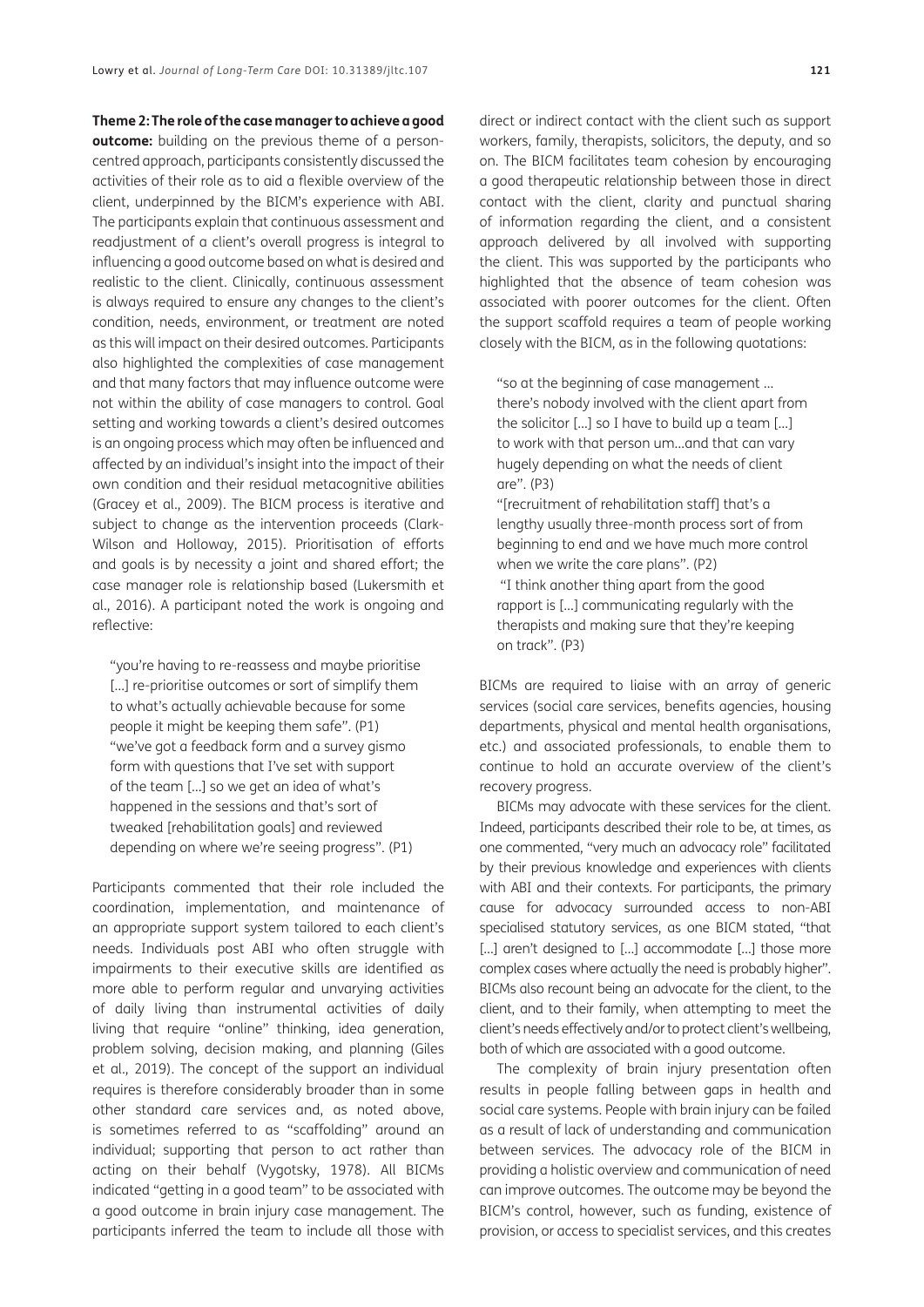difficulty in deriving an outcome measure reflective of the BICM's intervention.

Additionally, as noted above, tensions may arise between clients and their families when setting realistic goals, especially if clients lack insight into their condition. Listening and understanding perspectives, motivational interviewing, and good negotiating skills can develop positive ways forwards that consider the wishes of all respective parties, the capabilities and capacities of clients, and the anxieties and fears that present themselves in this situation:

"there's that thing of arguing the case a bit as well […] when some of the statutory services get wind of the fact that there's a litigation case that potentially there's funds already put in place then they'll say "well you don't need us because you've already got this support" um… when actually my view is if they're entitled to something then […] regardless of the sort of finances they should be able to receive that". (P1)

"what I think of as a good outcome for her is the fact that I've managed to get her taking a contraceptive depo regularly […] [s] she's got ideas about wanting to get pregnant and start a family which actually…in the context of her brain injury… could be pretty […] disastrous". (P1)

All participants reported the therapeutic relationship (a strong relationship built of mutual trust, respect and positive regard infused with empathic listening on the part of the professional ([Rogers, 1957](#page-14-3))) to be necessary to establish a comprehensive understanding of the client and their needs. The BICMs also explain that the therapeutic relationship elicits trust between themselves, the client, and the client's family which can overcome feelings of uncertainty on the part of client and family members that occur due to a lack of understanding of brain injury and its impact and the likely success of longterm rehabilitation. Subsequent discussion suggested that BICMs value the therapeutic relationship because of the benefits it affords to the role in progressing the client's recovery:

"because I had that relationship with mum she was able to say "yeah ok I trust your judgement and agree with you" and actually it has been the right thing". (P1)

"not going to be able to even look at outcomes until you've established some sort of rapport or a relationship where you can um… have those discussions". (P1)

"I don't know how that's going to affect my relationship and I'm not sure who's going to deliver the news I hope it's the deputy rather than me […] because that will sully things". (P2)

**Theme 3: Monitoring outcome in case management:** The majority of BICMs, including the survey participants, agreed that outcome measures that "demonstrate the client's progression" (survey respondent 11) in ABI are essential but "capturing those subjective…elements" (P2) of brain injury case management is "really difficult to measure" (P3). The participants further discussed how the multi-dimensional impact of ABI, clients' access to funding, and variability in client-led outcomes can further complicate attempts to measure the effectiveness of brain injury case management:

"I can see that in certain situations that specific outcome measures are needed […] and maybe as a case manager you do have that broader overview […] I mean you're looking at things like quality of life aren't you […] how do you measure those?". (P1)

"I mean that's the thing…having scope for that there's a lot of areas to think about […] and what's important for one client isn't for another and… that sort of variability". (P1)

Throughout the discussions, two of the BICMs used the terms "goal" and "outcomes" interchangeably suggesting ambiguity surrounds their use in brain injury case management practice. Clinicians use outcome measures to obtain detailed gradations of objective change. Goals are the measure of change that clients have chosen for themselves. Goals and outcome measures can be used separately or interchangeably to evaluate progress or not of an intervention. Some participants report using goals to evaluate the short-term progress of the client as well as the BICM's employers evaluating their performance based on goals achieved:

"what I'm going to do in my future practice is to take the goals with me and say "right where are we up to?" and use it as a working document for each case management meeting". (P2) "so that we can analyse the results and sort of look at in terms of outcomes how many goals we've managed to achieve in the last six months". (P3)

The BICMs report an intense dissatisfaction with current outcome measures used in ABI case management as most focus on rehabilitation and do not measure other aspects of a case manager's role. An example of this is the functional independence measure (FIM)/functional assessment measure (FAM), a global measure of disability ([Turner-Stokes and Siegart, 2013](#page-14-16)) commonly used within NHS inpatient and rehabilitation settings. Subsequent discussions established the core reasons to be 1) global outcome measures are too generic and simplistic to account for variable factors that can influence the recovery of a client with ABI, and 2) current measures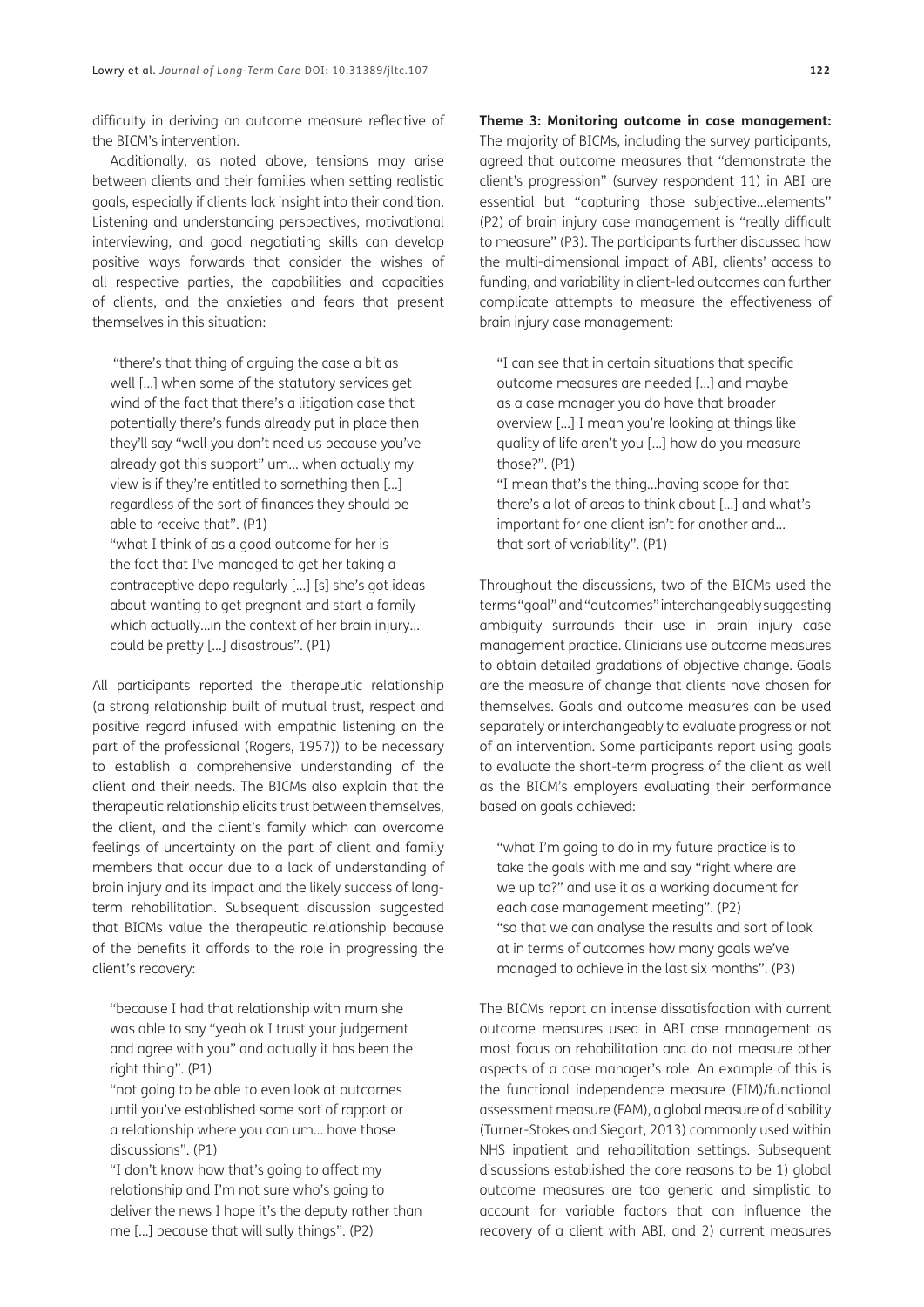do not assimilate well with the breadth and subjective effects of the tasks completed by the BICM to meet client needs, which contribute toward an outcome in ABI.

Overall, case managers identified working on a range of client goals across a range of different domains and that the long-term outcomes of these goals were not appropriately supported by current quantifiable outcome measures that tend to be focused within specific domains (e.g., physiotherapy, speech and language, etc.). One BICM explained that some ABI outcome measures (e.g., the FIM/FAM for assessing functional processes or measures of goal attainment) are incompatible with the collaborative, client-led approach to outcome that brain injury case management adheres to:

"most measures are overly simplistic and better for inpatient and basic functional processes (FIM/ FAM) and not for the complexity [of] community living post ABI". (Survey 2) "from that point of view it was a very useful document [goal attainment scale] but I […] would have been extremely wary showing that with a client whereas with this document [goal attainment scale] at [BICM company] I'm perfectly happy to share it and even if they haven't achieved their goal". (P2)

To overcome their dissatisfaction with current outcome measures used in brain injury case management, the participants determined case management to be "more about […] tracking progress" (P5) to flexibly inform a holistic perspective of the client's wellbeing and recovery in terms of outcome. The BICMs explained that qualitative feedback forms tailored to each client and completed by family members, observations by the BICM, and the collation of information from reports provided by the standard rehabilitation services, enabled monitoring of progress. The participants reported their respective employing companies to be searching and trialling alternative measures that can reflect the prime target of BICM; the holistic, individualised, external factors that enable good outcome for the client. Outcome measures, which allow for an evaluation of clients' and family progress and adjustments over time, with the understanding of the positive therapeutic and case management interventions (or barriers), could facilitate patterns of knowledge and learning for all in the field of brain injury and case management. Case management companies want to seek the most effective solutions and promote good practice towards cost-effective outcomes. Participants reported trialling measures:

"so the recovery star [an outcome measure that asks clients to rate their functioning in multiple domains, e.g. financial, wellbeing, health etc ([Triangle, 2019\)](#page-14-17)] looks at various aspects of the

clients' lives, their housing, their relationships, their daily activities, ability to manage money…We have recently started to look at recovery star as a possible outcome measure". (P3) "they've [team of case managers] devised this neuro-functional outcome scale that we've [been] using it on some of our clients for the research [...] I can see that it'd be useful as a thorough [...] overview of the clients and that say if you were to repeat it […] it would be a more obvious documentation […] of progress maybe". (P1)

Participants commented that it is "really hard to look at purely the case management" (P4's) to establish the effectiveness of the BICM contribution to an outcome for a client with ABI as the BICMS are "not the actual ones that are doing the actual rehab". Case management is about the coordination of the rehabilitation that takes place for a client and ensuring that the structure around the client is appropriate to support their needs. Therefore, case managers are influencing a process that is not entirely within their control. This makes it particularly difficult to use simple outcome measures with case management. However, the participants explained that an appropriate measure of case management in ABI is welcomed as it would provide an evidence-base for the effectiveness of case management that could negate the "risk that [the] role will be reduced in the future" (S10) as well as to reassure their practice as BICM. Participants commented that whilst a measure would be helpful, it is difficult to conceptualise what it ought to examine specifically relevant to the BICM role:

"so much of it [BICM work] is very individualised and very subjective I think it's that it would be quite reassuring I suppose to […] to be able to capture that in a…yeah in a more evidence-based way I suppose". (P1)

"I think the difficulty for case managers in terms of outcome is that there are so many things […] that are beyond our control". (P3)

**Theme 4: Funding:** Although BICMs acknowledge funding to be an integral factor underpinning a good outcome for a client with ABI, it is, as one case manager stated, "not what [BICMs] consider a good outcome". However, the participants explained that funding enables the BICM to access resources, equipment, particular skillsets, care packages, and housing options to fulfil the client's needs; all of which are associated with a good outcome. The clients of the BICMs included in this study had obtained funding because of litigated cases. The participants commented that clients with poorer outcomes were often those with limited funding and only statutory service involvement, which significantly restricted the role of a BICM and their rehabilitative options. Participants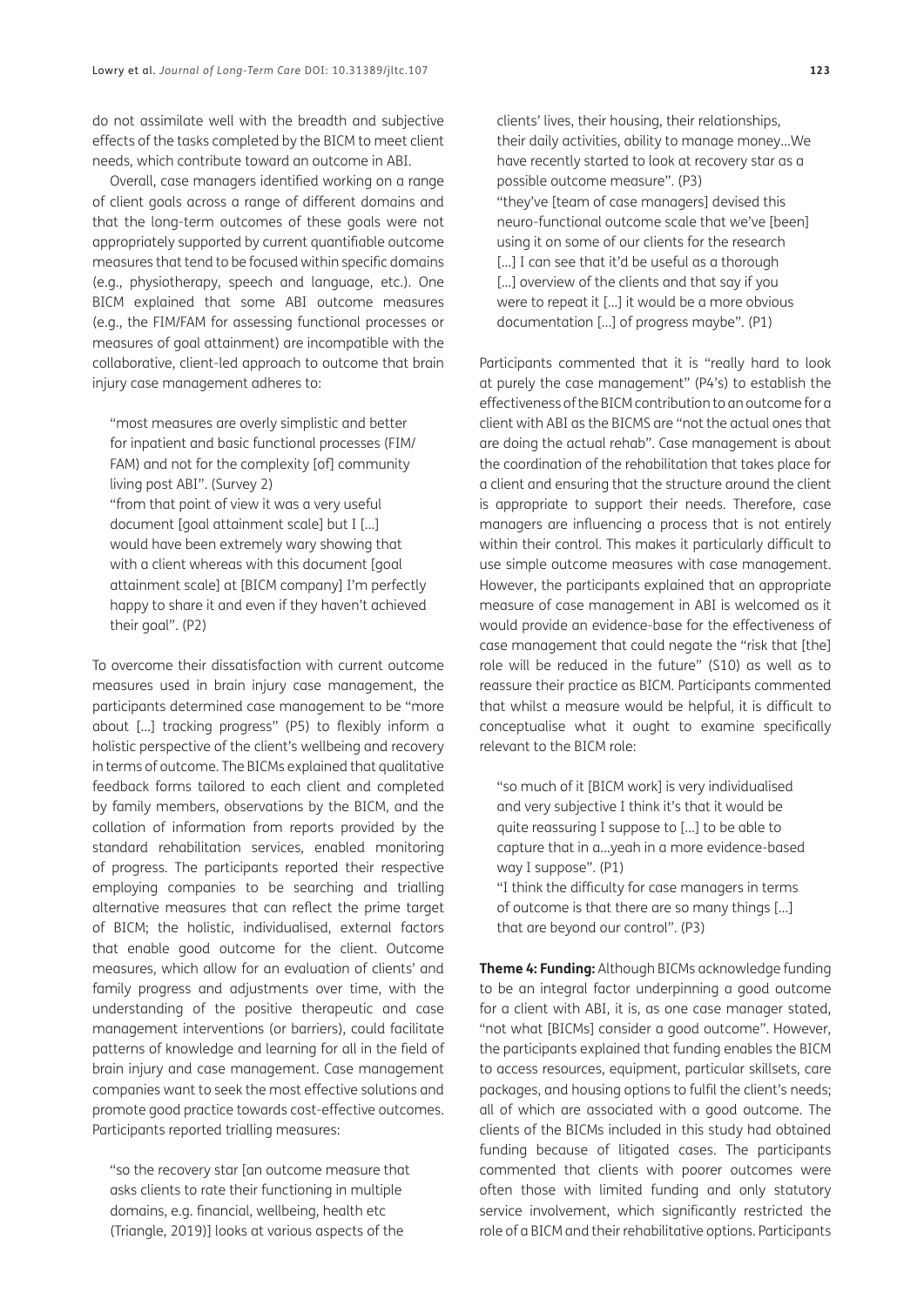frequently referred to liaising with deputies and solicitors to access funding which demonstrates a multi-layered system to manage funds appropriately to meet the client's needs indefinitely:

"if the client has quite severe injuries or there's concerns about them managing their money […] there's a financial deputy […] and often in those incidences there is a case manager involved to oversee the rehab to help the deputy to manage the money". (P3)

"for me as the case manager the actual money that's gained by the settlement isn't my outcome [...] it's somebody else's outcome that enables me to put my rehabilitation in place to enable me to get my outcomes I guess". (P3)

### **DISCUSSION**

This study aimed to gain a better understanding of what a good outcome is in brain injury case management and what facilitates such outcomes for clients. The results indicate that the client generally determines what a good outcome in brain injury case management ought to be, but the process of agreeing outcomes can be complex. Hence, the importance for case management to be client-focused and develop therapeutic rapport and working alliances with clients and family members, as well as with members of the multidisciplinary team. Case managers must negotiate the needs of clients, family members, and to a certain extent funders and employers, when shaping rehabilitation. Ultimately, client-focused care was aimed at providing rehabilitation in the client's best interests, wherever possible.

A fundamental part of achieving a good outcome relied on establishing a strong therapeutic relationship as this can furnish the BICM with a comprehensive understanding of the client to meet their emotional and practical needs efficiently [\(Simpson et al., 2018](#page-14-12)). Therefore, the knowledge of the client held by the BICM can be a more reliable detection of hidden disabilities that are notoriously difficult to formally assess but, importantly, are associated with poorer client outcomes [\(Clark-Wilson et al., 2014](#page-12-7); Holloway, 2014; [Holloway](#page-13-10) [and Fyson, 2016](#page-13-10); [George and Gilbert, 2018](#page-13-17); [Manchester,](#page-13-18) [Priestley and Jackson, 2004;](#page-13-18) [Odumuyiwa et al., 2019](#page-14-10)). Knowledge and understanding of the clients and their needs is instrumental in achieving good outcomes, and for identifying when a client's wishes are/not met.

There is an inherent tension when endeavouring to provide client-centred approaches to individuals with an ABI who may lack mental capacity to make decisions regarding their own welfare, treatment, and support [\(Owen et al., 2017](#page-14-18)). This is perhaps less the case for people with profound and enduring impairments to

cognition that wholly preclude involvement in decision making. It is most certainly the case, however, for those who are able to physically function but do so with impaired decision making, impaired executive functioning, impaired cognition and metacognition; who find it difficult to manage behaviours; and who may pose a risk to themselves or others by their actions or inactions [\(Wood and Worthington, 2017](#page-15-0)). The BICM is dutybound to follow relevant laws and guidance whilst endeavouring to ensure the client voice is central, risks are managed, and identified goals are worked towards.

The study established that one of the core activities provided by BICMs is emotional and practical support to families as well as clients, which subsequently improved client engagement. Bodies of research exploring the negative impact of ABI on families recommend treating the family and the client as a single unit to alleviate stressors ([Odumuyiwa et al., 2019](#page-14-10)), and is demonstrated to enable family's active participation in supporting the client through rehabilitation ([Hartman-Maeir et al., 2007\)](#page-13-19).

The findings suggest that there is a need to encapsulate the holistic approach to supporting those with ABI and their families to gain a more accurate indicator of the effectiveness of brain injury case management. The BICMs in this research reported actively seeking alternative measures for assessing outcomes that are more specific to case management following ABI. This is often difficult because current outcome measures are too specific to assess more holistic processes. The participants in this study state monitoring the overall progress of clients to be a more appropriate measure of the holistic and variable aspects that brain injury case management targets. There is, though, we would assert, a need to encapsulate this in a more evidence-based manner.

The BICMs described feeling dissatisfied by current measures of outcome in brain injury case management, originally used to measure internal factors of the client in direct rehabilitation services (for example, speech and language therapy or physiotherapy). However, this study has established that BICMs also target restoration of external factors surrounding the client to influence outcomes, such as family relations. Existing global outcome measures are not sensitive to the targets of case management, nor useful to establish the effectiveness of case management in ABI outcome ([Lannin et al., 2014;](#page-13-13) [Simpson et al., 2018](#page-14-12)). Hence, 70% of the participants in the online survey stated a preference for a brain injury case management specific outcome measure. Such a measure would need to help understand the client in the context of their family and lifestyle they had before the brain injury, to evaluate underlying deficits and the level of functioning of the client within context. The measure ought to include progress over time in client-centred goals. BICMs would also benefit from measures of family functioning before and after injury, and over time.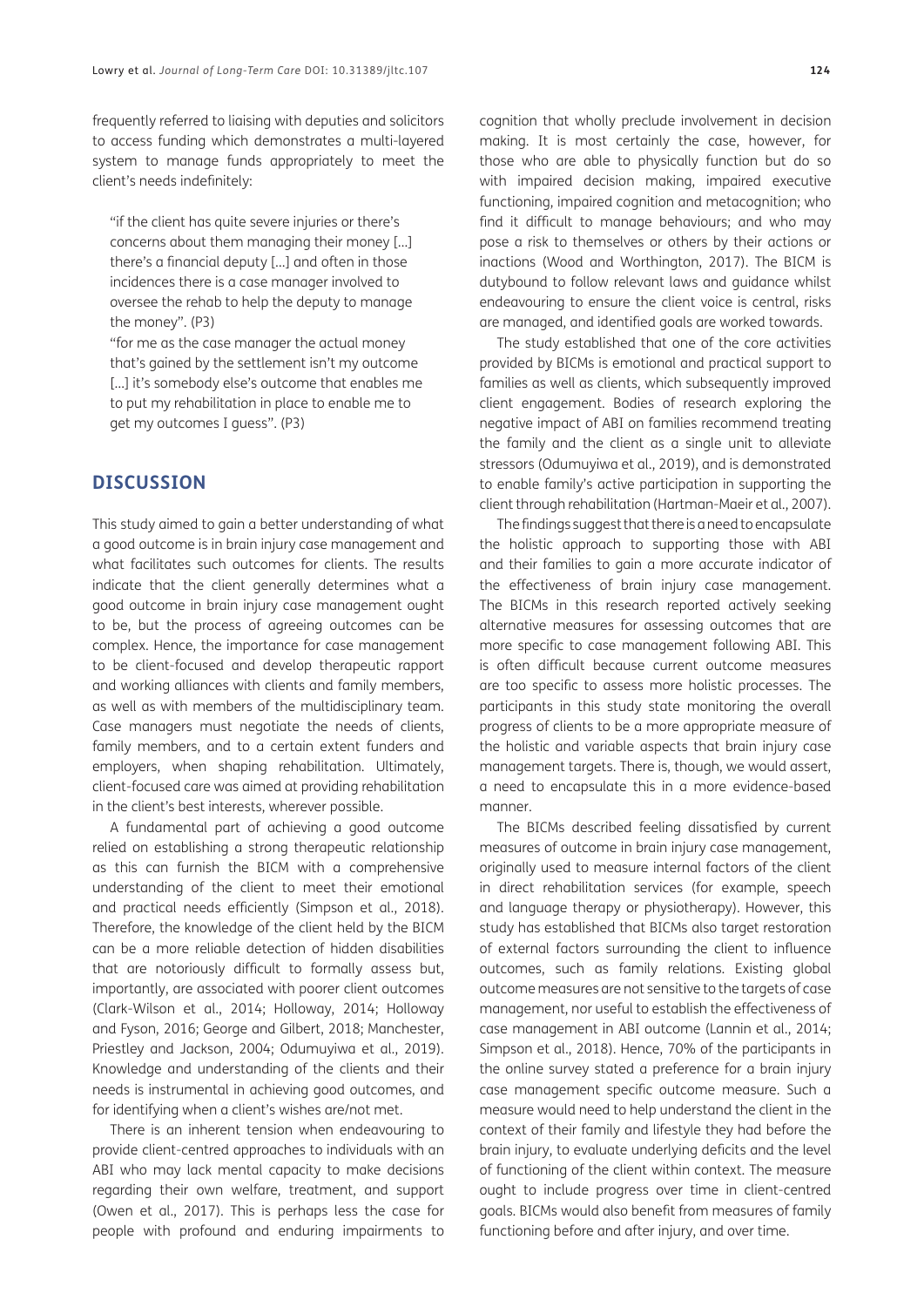A BICM-specific measure could be complemented by other specific, specialist clinical tools (from all relevant disciplines), to understand all underlying deficits and how these could impact on rehabilitation. This could assist in liaison with other rehabilitation professionals.

In terms of better understanding the contribution of BICMs to achieving clients' outcomes, participants identified that improved quality of life was an overall 'good outcome' for clients, characterised as consisting of a richness of psychosocial factors which aligns with rehabilitation services [\(Clark-Wilson, 2006](#page-12-16); [Huebner et al., 2003](#page-13-20); [Malec,](#page-13-7) [2005\)](#page-13-7). The BICMs reported that fulfilling the client's holistic needs enabled client engagement in rehabilitation and improved participation in their communities.

The experiences recounted in this study demonstrate how the activities and specialist knowledge attached to the role of BICM help to address the variability of context and impairments between clients with ABI. BICMs use their extensive knowledge of the client, family and of brain injury to identify gaps in support and match client needs to relevant available resources or service provisions (BABICM, 2020; [Odumuyiwa et al., 2019;](#page-14-10) [Simpson et al.,](#page-14-12) [2018](#page-14-12)). Therefore, one aspect of the effectiveness of case management is implied by the BICMs ability to overcome the barriers to accessing service provisions that family members and clients can experience [\(Degeneffe et al.,](#page-12-17) [2016](#page-12-17); [Greenwood et al., 2016](#page-13-21); O'Callaghan, McAllister and Wilson, 2012).

The participants highlighted funding to be a critical element that enables the delivery of good brain injury case management. The case management process with integrative interdisciplinary working around a client is expensive and requires extensive financial input to sustain. Yet these are crucial to ensuring the process is client centred. BICMs discussed that in the cases when financial settlements cannot meet the client's needs, this leads to a reliance on statutory services, which subsequently influences poorer outcomes. Unfortunately, this is supported by the wider literature that demonstrates restricted budgets in statutory systems to be partially responsible for reduced quality of, and access to, service provision [\(Degeneffe and Bursnall,](#page-12-17) [2015](#page-12-17); [Degeneffe et al., 2016](#page-12-17); [Gray and Barford, 2018](#page-13-9)).

## **LIMITATIONS**

It must be noted that participation in the online survey and subsequent telephone interview was low leading to small samples of respondents. Unfortunately, the time allocated for phone telephone interviews was disrupted by the current Covid-19 global pandemic, with many of the BICMs that had initially expressed an interest in taking part being unable to do so due to the resulting increased workload. Despite this, the telephone interviews conducted were with BICMs with a variety of experience of brain injury case management

(3–20+ years) providing a richly detailed account to aid in understanding outcome in case management. This allowed for a sufficiently detailed thematic analysis to be conducted. Future research would benefit from the inclusion of families, clients, and financial deputies to gain a wider picture of how outcomes are established in brain injury case management.

## **FUTURE RESEARCH**

Alongside the process of developing outcome measures in case management, there is also a need to develop a more robust measure of quality of life for clients of ABI. Current quality of life measures do not adequately detect the range of biopsychosocial difficulties that people with ABI experience [\(Dijkers, 2004\)](#page-12-18) and are often not focused on symptoms and difficulties that are important to clients and their families ([Norman et al., 2021\)](#page-14-13). Creation of a more sensitive measure that can be used at multiple time points to reliably record changes over time in the areas noted above would help to demonstrate the role brain injury case management can play in bolstering quality of life.

The study identified that effective case management requires working closely across professional groups, but also in close communication with family members to ensure the client's needs are met, particularly when there may be issues of mental capacity. This approach is fundamentally client-centred but does not always entail prioritising the client's wishes. This nuanced approach to client-centred work needs further investigation.

### **CONCLUSION**

There is a need to better understand the place of case management in supporting people with ABI and their families, and particularly understanding the complex issues of outcomes, how they can be best conceived and measured, and what interventions help to achieve them. This study has highlighted that a good outcome in brain injury case management is one that is client-centred and determined either by the client or in conjunction with the client, and where appropriate, their family to achieve improved quality of life. The role of the BICM is to target the external factors that are influential contributors to a client's outcome. By supporting the family, facilitating access to quality services, and providing justification for funding, BICMs help meet the client's needs that enable them to successfully re-establish their lives. Potentially the best way to encapsulate the effectiveness of this is by monitoring the holistic progress of the client through holistic work with clients and family members. However, a suitable measurement tool is not available. Changes to monitoring outcome in brain injury case management are essential to strengthen the role's evidence-base and ensure that more clients can achieve their desired outcome.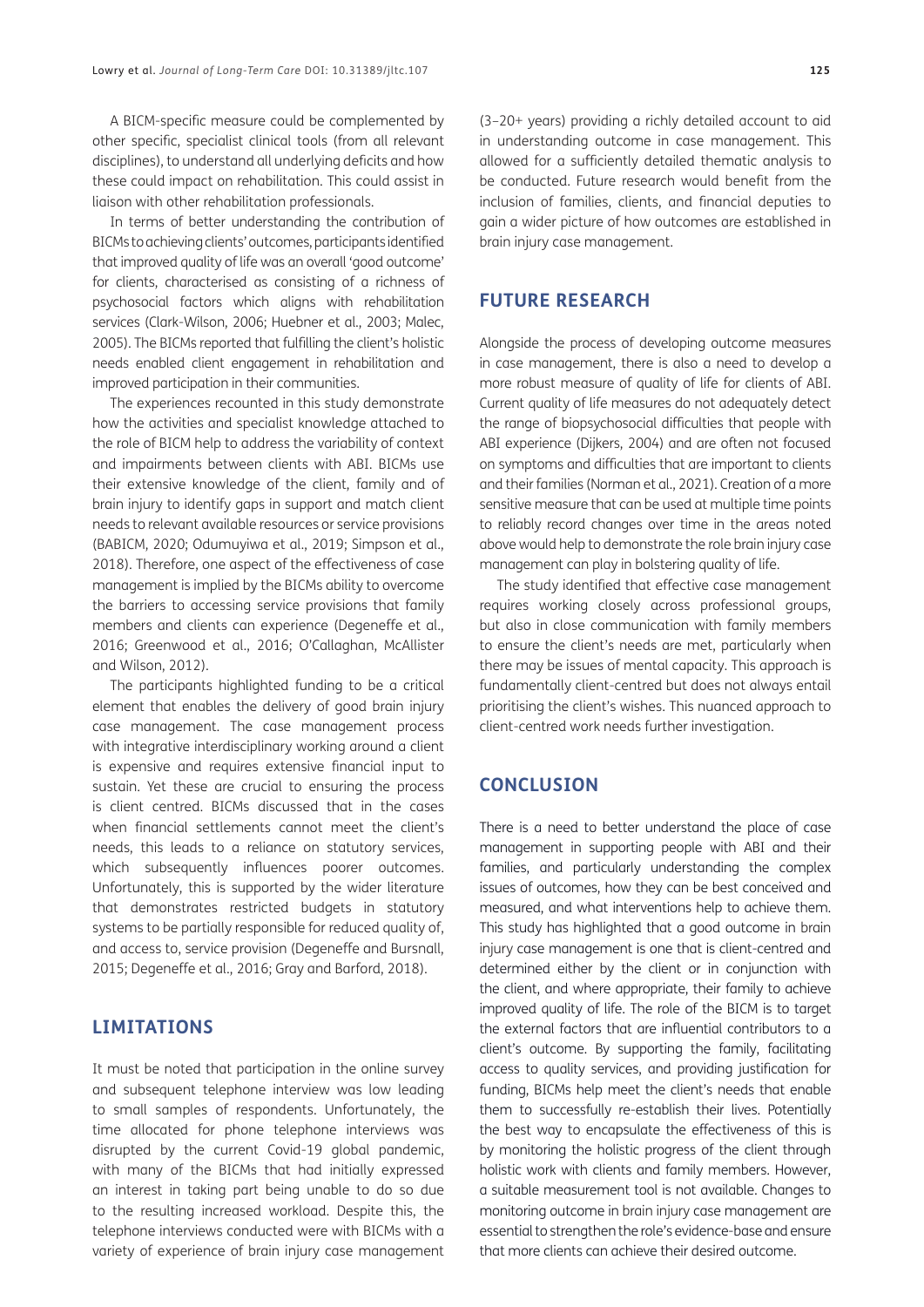# **ADDITIONAL FILE**

The additional file for this article can be found as follows:

**• Appendix A.** Survey and interview questions for case managers. DOI: *[https://doi.org/10.31389/jltc.107.s1](https://doi.org/10.31389/jltc.107.s1
)*

# **COMPETING INTERESTS**

The authors have no competing interests to declare.

## <span id="page-12-0"></span>**AUTHOR AFFILIATIONS**

**Jessica Lowry** University of Plymouth, GB

**Thomas Wakeham** University of Plymouth, GB

**Alyson Norman** *[orcid.org/0000-0002-4332-6049](https://orcid.org/0000-0002-4332-6049)* University of Plymouth, GB

**Jackie Dean** N-Able Service, GB

**Mark Holloway** *[orcid.org/0000-0003-3491-8242](https://orcid.org/0000-0003-3491-8242)* Head First Case Management, GB

**Ben Needham-Holmes** Ashton's Legal, GB

**Jo Clark-Wilson** Head First Case Management, GB

**Philippa Feltham-White** Bush & Co, GB

## **REFERENCES**

- <span id="page-12-5"></span>**Adshead, CD, Norman, A** and **Holloway, M.** 2019 Dec 10. The inter-relationship between acquired brain injury, substance use and homelessness: The impact of adverse childhood experiences: an interpretative phenomenological analysis study. *Disability and rehabilitation*, 1–3. DOI: *[https://doi.org](https://doi.org/10.1080/09638288.2019.1700565 ) [/10.1080/09638288.2019.1700565](https://doi.org/10.1080/09638288.2019.1700565 )*
- <span id="page-12-13"></span>**Braun, V** and **Clarke, V.** 2006 Jan 1. Using thematic analysis in psychology. *Qualitative Research in Psychology.* 3(2): 77–101. DOI: *[https://doi.org/10.1191/1478088706qp](https://doi.org/10.1191/1478088706qp063oa ) [063oa](https://doi.org/10.1191/1478088706qp063oa )*
- <span id="page-12-9"></span>**British Association of Brain Injury Case Managers (BABICM).** 2020. *About Us.* BABICM. Retrieved 10 May 2020, from *[https://www.babicm.org/about-us/.](https://www.babicm.org/about-us/)*
- <span id="page-12-11"></span>**British Society of Rehabilitation Medicine (BSRM).** 2003. Rehabilitation following acquired brain injury: National Clinical Guidelines. BSRM. Retrieved 2 Feb 2021 from: *[https://www.headway.org.uk/media/3320/bsrm](https://www.headway.org.uk/media/3320/bsrm-rehabilitation-following-acquired-brain-injury.pdf)[rehabilitation-following-acquired-brain-injury.pdf](https://www.headway.org.uk/media/3320/bsrm-rehabilitation-following-acquired-brain-injury.pdf)*
- <span id="page-12-12"></span>**Carter, N, Bryant-Lukosius, D, DiCenso, A, Blythe, J** and **Neville, AJ.** 2014 Sep. The use of triangulation in qualitative research. *Oncology Nursing Forum.* 41(5): 545. DOI: *[https://doi.org/10.1188/14.ONF.545-547](https://doi.org/10.1188/14.ONF.545-547 )*
- <span id="page-12-16"></span>**Clark-Wilson, J.** 2006. What is brain injury case management? In Parker, J (ed.), *Good Practice in Brain Injury Case Management.* Jessica Kingsley Publishers.
- <span id="page-12-7"></span>**Clark-Wilson, J, Giles, GM** and **Baxter, DM.** 2014 Dec 1. Revisiting the neurofunctional approach: Conceptualizing the core components for the rehabilitation of everyday living skills. *Brain Injury.* 28(13–14): 1646–56. DOI: *[https://](https://doi.org/10.3109/02699052.2014.946449 ) [doi.org/10.3109/02699052.2014.946449](https://doi.org/10.3109/02699052.2014.946449 )*
- <span id="page-12-14"></span>**Clark Wilson, J** and **Holloway, M.** 2020. *Family Experience of Brain Injury.* Abingdon: Routledge. DOI: *[https://doi.](https://doi.org/10.4324/9781315179063 ) [org/10.4324/9781315179063](https://doi.org/10.4324/9781315179063 )*
- <span id="page-12-15"></span>**Clark-Wilson, J** and **Holloway, M.** 2015 Jan 1. Life care planning and long-term care for individuals with brain injury in the UK. *NeuroRehabilitation.* 36(3): 289–300. DOI: *[https://doi.org/10.3233/NRE-151217](https://doi.org/10.3233/NRE-151217 )*
- <span id="page-12-10"></span>**Department of Health.** 2005. *The National Service Framework for Long term Conditions*. UK: Department of Health. Retrieved 10 March 2020 from: *[https://www.gov.uk/](https://www.gov.uk/government/publications/quality-standards-for-supporting-people-with-long-term-conditions) [government/publications/quality-standards-for-supporting](https://www.gov.uk/government/publications/quality-standards-for-supporting-people-with-long-term-conditions)[people-with-long-term-conditions](https://www.gov.uk/government/publications/quality-standards-for-supporting-people-with-long-term-conditions).*
- <span id="page-12-17"></span>**DeGeneffe, CE, Green, R** and **Jones, C.** 2016 Dec 1. Service use and barriers with post-acute-care rehabilitation following acquired brain injury: Family caregiver perspectives. *The Australian Journal of Rehabilitation Counselling.* 22(2): 128. DOI: *[https://doi.org/10.1017/jrc.2016.11](https://doi.org/10.1017/jrc.2016.11 )*
- <span id="page-12-6"></span>**DeGeneffe, CE** and **Bursnall, S.** 2015 Jan 1. Quality of professional services following traumatic brain injury: Adult sibling perspectives. *Social Work.* 60(1): 19–27. DOI: *[https://doi.org/10.1093/sw/swu047](https://doi.org/10.1093/sw/swu047 )*
- <span id="page-12-1"></span>**Dewan, MC, Rattani, A, Gupta, S, Baticulon, RE, Hung, YC, Punchak, M, Agrawal, A, Adeleye, AO, Shrime, MG, Rubiano, AM** and **Rosenfeld, JV.** 2018 Apr 27. Estimating the global incidence of traumatic brain injury. *Journal of Neurosurgery.* 130(4): 1080–97. DOI: *[https://doi.](https://doi.org/10.3171/2017.10.JNS17352 ) [org/10.3171/2017.10.JNS17352](https://doi.org/10.3171/2017.10.JNS17352 )*
- <span id="page-12-18"></span>**Dijkers, MP.** 2004 Apr 1. Quality of life after traumatic brain injury: A review of research approaches and findings. *Archives of Physical Medicine and Rehabilitation.* 85: 21–35. DOI: *[https://doi.org/10.1016/j.apmr.2003.08.](https://doi.org/10.1016/j.apmr.2003.08.119 ) [119](https://doi.org/10.1016/j.apmr.2003.08.119 )*
- <span id="page-12-3"></span>**Dunn, L, Henry, J** and **Beard, D.** 2003 Aug 1. Social deprivation and adult head injury: A national study. *Journal of Neurology, Neurosurgery & Psychiatry.* 74(8): 1060–4. DOI: *[https://doi.org/10.1136/jnnp.74.8.1060](https://doi.org/10.1136/jnnp.74.8.1060 )*
- <span id="page-12-8"></span>**Evans, JJ.** 2012 Dec 1. Goal setting during rehabilitation early and late after acquired brain injury. *Current Opinion in Neurology.* 25(6): 651–5. DOI: *[https://doi.org/10.1097/](https://doi.org/10.1097/WCO.0b013e3283598f75 ) [WCO.0b013e3283598f75](https://doi.org/10.1097/WCO.0b013e3283598f75 )*
- <span id="page-12-4"></span>**Fleminger, S.** 2008 Feb 1. Long-term psychiatric disorders after traumatic brain injury. *European Journal of Anaesthesiology (EJA).* 25: 123–30. DOI: *[https://doi.](https://doi.org/10.1017/S0265021507003250 ) [org/10.1017/S0265021507003250](https://doi.org/10.1017/S0265021507003250 )*
- <span id="page-12-2"></span>**Fleminger, S** and **Ponsford, J.** 2005. Long-term outcome after traumatic brain injury. *BMJ.* 331: 1419–1420. DOI: *[https://](https://doi.org/10.1136/bmj.331.7530.1419 ) [doi.org/10.1136/bmj.331.7530.1419](https://doi.org/10.1136/bmj.331.7530.1419 )*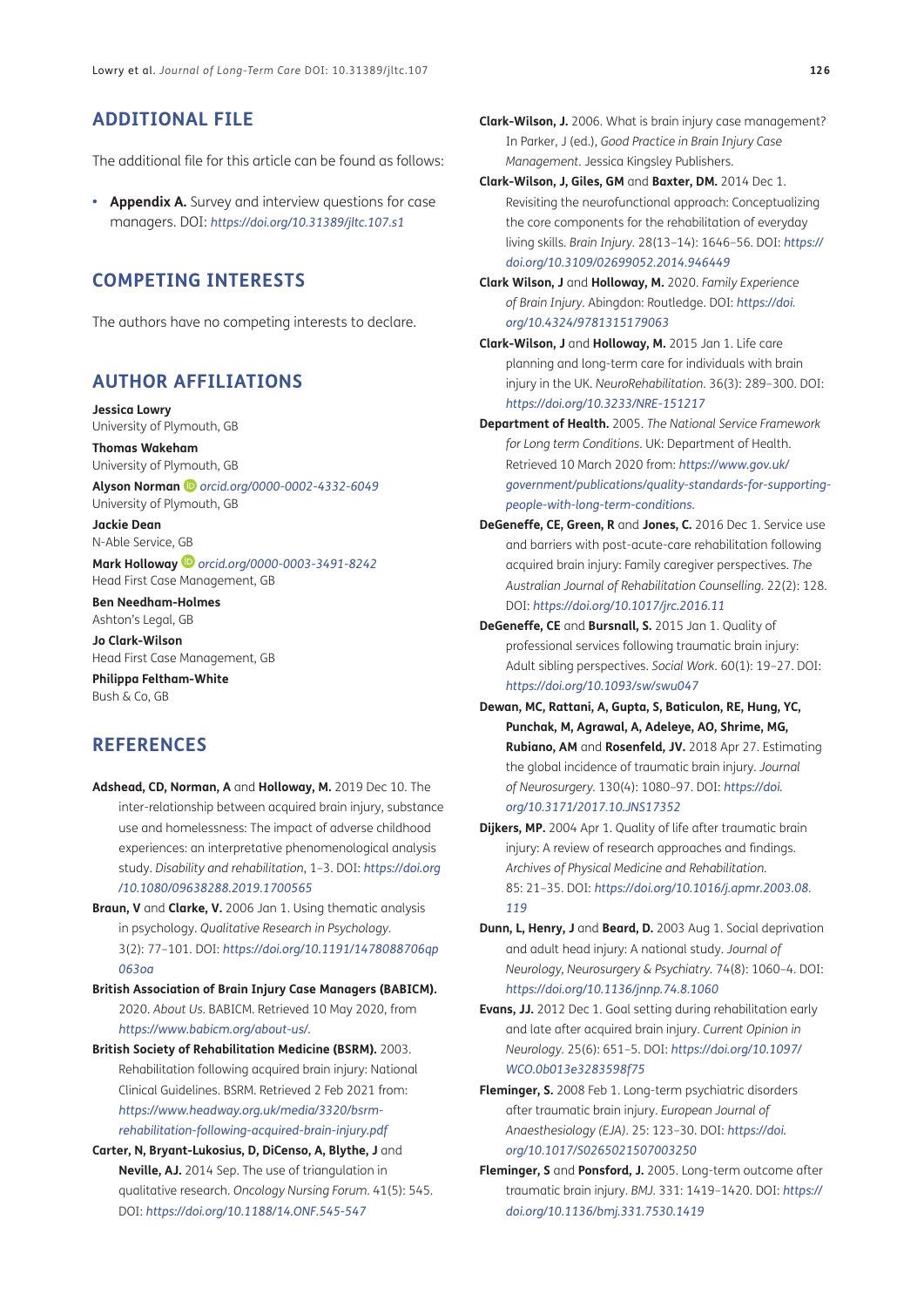- <span id="page-13-5"></span>**Friedland, D** and **Potts, J.** 2014. Return to work following moderate-severe traumatic brain injury: A UK community sample. *Clinical Psychology Forum.* 259: 16–19.
- <span id="page-13-17"></span>**George, MS** and **Gilbert, S.** 2018. Mental Capacity Act (2005) assessments: Why everyone needs to know about the frontal lobe paradox. *The Neuropsychologist.* 5(1): 59–66.
- <span id="page-13-16"></span>**Giles, GM, Clark-Wilson, J, Baxter, DM, Tasker, R, Holloway, M** and **Seymour, S.** 2019 Jan 28. The interrelationship of functional skills in individuals living in the community, following moderate to severe traumatic brain injury. *Brain Injury.* 33(2): 129–36. DOI: *[https://doi.org/10.1080/026990](https://doi.org/10.1080/02699052.2018.1539762 ) [52.2018.1539762](https://doi.org/10.1080/02699052.2018.1539762 )*
- <span id="page-13-9"></span>**Gray, M** and **Barford, A.** 2018 Oct 29. The depths of the cuts: The uneven geography of local government austerity. *Cambridge Journal of Regions, Economy and Society*. 11(3): 541–63. DOI: *[https://doi.org/10.1093/cjres/rsy019](https://doi.org/10.1093/cjres/rsy019 )*
- <span id="page-13-21"></span>**Greenwood, N, Holley, J, Ellmers, T, Mein, G** and **Cloud, G.**  2016 Jan 1. Qualitative focus group study investigating experiences of accessing and engaging with social care services: perspectives of carers from diverse ethnic groups caring for stroke survivors. *BMJ Open.* 6(1): e009498. DOI: *[https://doi.org/10.1136/bmjopen-2015-009498](https://doi.org/10.1136/bmjopen-2015-009498 )*
- <span id="page-13-4"></span>**Hart, T, Whyte, J, Kim, J** and **Vaccaro, M.** 2005 Jul 1. Executive function and self-awareness of "real-world" behavior and attention deficits following traumatic brain injury. *The Journal of Head Trauma Rehabilitation.* 20(4): 333–47. DOI: *[https://doi.org/10.1097/00001199-200507000-00005](https://doi.org/10.1097/00001199-200507000-00005 )*
- <span id="page-13-19"></span>**Hartman-Maeir, A, Eliad, Y, Kizoni, R, Nahaloni, I, Kelberman, H** and **Katz, N.** 2007 Jan 1. Evaluation of a long-term community-based rehabilitation program for adult stroke survivors. *NeuroRehabilitation.* 22(4): 295–301. DOI: *[https://](https://doi.org/10.3233/NRE-2007-22407 ) [doi.org/10.3233/NRE-2007-22407](https://doi.org/10.3233/NRE-2007-22407 )*
- <span id="page-13-0"></span>**Headway, UK.** 2018. *Statistics.* Nottingham, UK: Headway. Retrieved 2 May 2020, from *[https://www.headway.org.uk/](https://www.headway.org.uk/about-brain-injury/further-information/statistics/) [about-brain-injury/further-information/statistics/](https://www.headway.org.uk/about-brain-injury/further-information/statistics/).*
- <span id="page-13-2"></span>**Higham, PE** and **Phelps, K.** 2019 Jan 15. *Careers of care: Survivors of traumatic brain injury and the response of health and social care.* Routledge. DOI: *[https://doi.](https://doi.org/10.4324/9780429459368 ) [org/10.4324/9780429459368](https://doi.org/10.4324/9780429459368 )*
- **Holloway, M.** 2014 Nov 4. How is ABI assessed and responded to in non-specialist settings? Is specialist education required for all social care professionals? *Social Care and Neurodisability.* DOI: *[https://doi.org/10.1108/SCN-12-2013-](https://doi.org/10.1108/SCN-12-2013-0043 ) [0043](https://doi.org/10.1108/SCN-12-2013-0043 )*
- <span id="page-13-10"></span>**Holloway, M** and **Fyson, R.** 2016 Jul 1. Acquired brain injury, social work and the challenges of personalisation. *The British Journal of Social Work.* 46(5): 1301–17. DOI: *[https://](https://doi.org/10.1093/bjsw/bcv039 ) [doi.org/10.1093/bjsw/bcv039](https://doi.org/10.1093/bjsw/bcv039 )*
- **Holloway, M** and **Tasker, R.** 2019 Sep 4. The experiences of relatives of people with Acquired Brain Injury (ABI) of the condition and associated social and health care services. *Journal of Long-Term Care.* 2019: 99–110. DOI: *[https://doi.](https://doi.org/10.31389/jltc.20 ) [org/10.31389/jltc.20](https://doi.org/10.31389/jltc.20 )*
- <span id="page-13-15"></span>**Hsieh, HF** and **Shannon, SE.** 2005 Nov. Three approaches to qualitative content analysis. *Qualitative Health Research.*

15(9): 1277–88. DOI: *[https://doi.org/10.1177/1049732305](https://doi.org/10.1177/1049732305276687 ) [276687](https://doi.org/10.1177/1049732305276687 )*

- <span id="page-13-20"></span>**Huebner, RA, Johnson, K, Bennett, CM** and **Schneck, C.** 2003 Mar 1. Community participation and quality of life outcomes after adult traumatic brain injury. *American Journal of Occupational Therapy.* 57(2): 177–85. DOI: *[https://doi.org/10.5014/ajot.57.2.177](https://doi.org/10.5014/ajot.57.2.177 )*
- <span id="page-13-1"></span>**Hutchinson, PJ, Kolias, AG, Timofeev, IS, Corteen, EA, Czosnyka, M, Timothy, J, Anderson, I, Bulters, DO, Belli, A, Eynon, CA** and **Wadley, J.** 2016 Sep 22. Trial of decompressive craniectomy for traumatic intracranial hypertension. *N Engl J Med.* 375: 1119–30. DOI: *[https://doi.](https://doi.org/10.1056/NEJMoa1605215 ) [org/10.1056/NEJMoa1605215](https://doi.org/10.1056/NEJMoa1605215 )*
- <span id="page-13-12"></span>**Kings Health Partners.** 2018. Neuro navigators transform lives. Retrieved 11 Oct 2021, from: *[https://www.kingshealthpartners.](https://www.kingshealthpartners.org/latest/1844-neuro-navigators-transform-lives) [org/latest/1844-neuro-navigators-transform-lives.](https://www.kingshealthpartners.org/latest/1844-neuro-navigators-transform-lives)*
- <span id="page-13-13"></span>**Lannin, NA, Laver, K, Henry, K, Turnbull, M, Elder, M, Campisi, J, Schmidt, J** and **Schneider, E.** 2014 Jan 1. Effects of case management after brain injury: A systematic review. *NeuroRehabilitation.* 35(4): 635–41. DOI: *[https://doi.](https://doi.org/10.3233/NRE-141161 ) [org/10.3233/NRE-141161](https://doi.org/10.3233/NRE-141161 )*
- <span id="page-13-14"></span>**Lukersmith, MS, Millington, M** and **Salvador-Carulla, L.** 2016 Oct. What is case management? A scoping and mapping review. *International Journal of Integrated Care.* 16(4). DOI: *[https://doi.org/10.5334/ijic.2477](https://doi.org/10.5334/ijic.2477 )*
- **Maas, AI, Menon, DK, Adelson, PD, Andelic, N, Bell, MJ, Belli, A, Bragge, P, Brazinova, A, Büki, A, Chesnut, RM** and **Citerio, G.** 2017 Dec. InTBIR Participants and Investigators. Traumatic brain injury: Integrated approaches to improve prevention, clinical care, and research. *Lancet Neurol.* 16(12): 987–1048.
- <span id="page-13-7"></span>**Malec, J.** 2005. The Mayo-Portland Adaptability Inventory. *The Center for Outcome Measurement in Brain Injury.* Mayo Medical Centre. Retrieved May 23, 2020 from: *[http://www.](http://www.tbims.org/combi/mpai) [tbims.org/combi/mpai](http://www.tbims.org/combi/mpai).*
- <span id="page-13-8"></span>**Malec, JF.** 2009 Dec 1. Ethical and evidence-based practice in brain injury rehabilitation. *Neuropsychological Rehabilitation.* 19(6): 790–806. DOI: *[https://doi.](https://doi.org/10.1080/09602010903031203 ) [org/10.1080/09602010903031203](https://doi.org/10.1080/09602010903031203 )*
- <span id="page-13-18"></span>**Manchester, D, Priestley, N** and **Jackson, H.** 2004 Nov 1. The assessment of executive functions: Coming out of the office. *Brain Injury.* 18(11): 1067–81. DOI: *[https://doi.org/1](https://doi.org/10.1080/02699050410001672387 ) [0.1080/02699050410001672387](https://doi.org/10.1080/02699050410001672387 )*
- <span id="page-13-3"></span>**Mathias, JL** and **Mansfield, KM.** 2005 Apr 1. Prospective and declarative memory problems following moderate and severe traumatic brain injury. *Brain Injury.* 19(4): 271–82. DOI: *[https://doi.org/10.1080/02699050400005028](https://doi.org/10.1080/02699050400005028 )*
- <span id="page-13-6"></span>**McMillan, TM, Laurie, M, Oddy, M, Menzies, M, Stewart, E**  and **Wainman-Lefley, J.** 2015 Jan 15. Head injury and mortality in the homeless. *Journal of Neurotrauma.* 32(2): 116–9. DOI: *[https://doi.org/10.1089/neu.2014.3387](https://doi.org/10.1089/neu.2014.3387 )*
- <span id="page-13-11"></span>**Medley, AR** and **Powell, T.** 2010 Aug 1. Motivational interviewing to promote self-awareness and engagement in rehabilitation following acquired brain injury: A conceptual review. *Neuropsychological*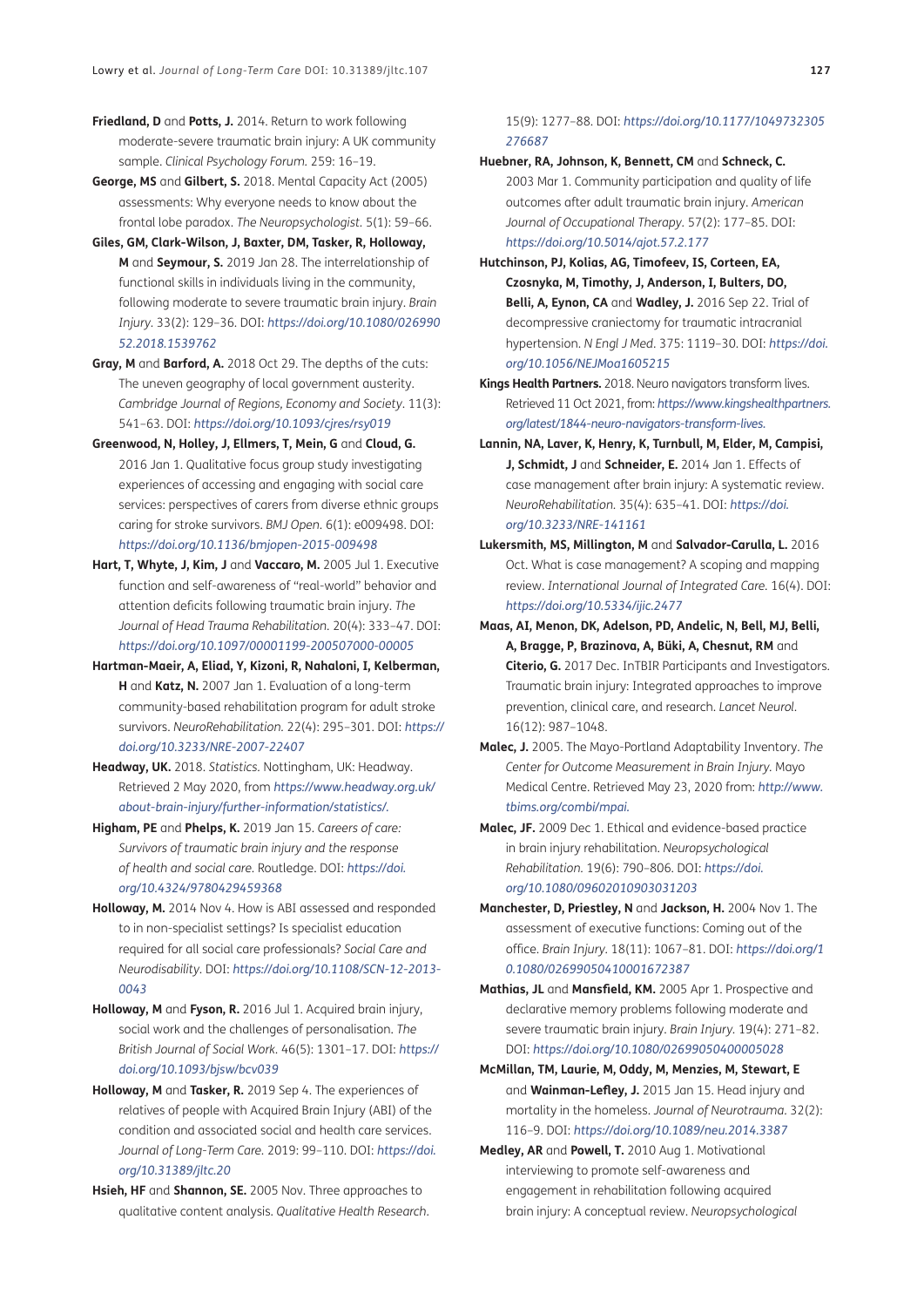*Rehabilitation.* 20(4): 481–508. DOI: *[https://doi.](https://doi.org/10.1080/09602010903529610 ) [org/10.1080/09602010903529610](https://doi.org/10.1080/09602010903529610 )*

- <span id="page-14-5"></span>**National Institute for health and Clinical Excellence (NICE).** 2019. *Quality statement 7: Community rehabilitation services for people (aged 16 and over) with traumatic brain injury | Head injury* (Quality standards 7). NICE. Retrieved 20 May 2020, from *[https://www.nice.org.uk/guidance/qs74/chapter/](https://www.nice.org.uk/guidance/qs74/chapter/Quality-statement-7-Community-rehabilitation-services-for-people-aged-16-and-over-with-traumatic-brain-injury) [Quality-statement-7-Community-rehabilitation-services](https://www.nice.org.uk/guidance/qs74/chapter/Quality-statement-7-Community-rehabilitation-services-for-people-aged-16-and-over-with-traumatic-brain-injury)[for-people-aged-16-and-over-with-traumatic-brain-injury](https://www.nice.org.uk/guidance/qs74/chapter/Quality-statement-7-Community-rehabilitation-services-for-people-aged-16-and-over-with-traumatic-brain-injury).*
- <span id="page-14-4"></span>**Norman, A.** 2016 Dec 12. A preventable death? A family's perspective on an adult safeguarding review regarding an adult with traumatic brain injury. *The Journal of Adult Protection*. 18(6): 341–352. DOI: *[https://doi.org/10.1108/](https://doi.org/10.1108/JAP-08-2016-0017 ) [JAP-08-2016-0017](https://doi.org/10.1108/JAP-08-2016-0017 )*
- <span id="page-14-13"></span>**Norman, A, Jackson, S, Ferrario, H, Percuklievska, N** and **McBride, P.** 2021 April 26. Towards a greater understanding the psychosocial impact of the symptoms of pituitary conditions. *British Journal of Community Nursing*. 26(5): 236–243. DOI: *[https://doi.org/10.12968/bjcn.2021.26.5.236](https://doi.org/10.12968/bjcn.2021.26.5.236 )*
- **O'Callaghan, A, McAllister, L** and **Wilson, L.** 2012 Dec. Healthcare consumers' need for brain-injury services: The critical importance of timing in planning future services. *Brain Impairment.* 13(3): 316. DOI: *[https://doi.org/10.1017/](https://doi.org/10.1017/BrImp.2012.26 ) [BrImp.2012.26](https://doi.org/10.1017/BrImp.2012.26 )*
- <span id="page-14-10"></span>**Odumuyiwa, T, Kennedy, M, Norman, A, Holloway, M, Suffield, F, Forrest, H** and **Dicks, H.** 2019 Nov 18. Improving access to social care services following Acquired Brain Injury: A needs analysis. *Journal of Long-Term Care.* 164–75. DOI: *[https://doi.org/10.31389/jltc.6](https://doi.org/10.31389/jltc.6 )*
- <span id="page-14-18"></span>**Owen, GS, Freyenhagen, F, Martin, W** and **David, AS.** 2017 Jan 2. Clinical assessment of decision-making capacity in acquired brain injury with personality change. *Neuropsychological Rehabilitation.* 27(1): 133–48. DOI: *[https://doi.org/10.1080/09602011.2015.1053948](https://doi.org/10.1080/09602011.2015.1053948 )*
- <span id="page-14-0"></span>**Peeters, W, van den Brande, R, Polinder, S, Brazinova, A, Steyerberg, EW, Lingsma, HF** and **Maas, AI.** 2015 Oct. Epidemiology of traumatic brain injury in Europe. *Acta Neurochirurgica.* 157(10): 1683–96. DOI: *[https://doi.](https://doi.org/10.1007/s00701-015-2512-7 ) [org/10.1007/s00701-015-2512-7](https://doi.org/10.1007/s00701-015-2512-7 )*
- <span id="page-14-9"></span>**Piccenna, L, Lannin, NA, Gruen, R, Pattuwage, L** and **Bragge, P.**  2016 Feb 23. The experience of discharge for patients with an acquired brain injury from the inpatient to the community setting: A qualitative review. *Brain Injury.* 30(3): 241–51. DOI: *[https://doi.org/10.3109/02699052.2015.1113569](https://doi.org/10.3109/02699052.2015.1113569 )*
- <span id="page-14-8"></span>**Ponsford, J.** 2013 Jan 1. Factors contributing to outcome following traumatic brain injury. *NeuroRehabilitation.* 32(4): 803–15. DOI: *[https://doi.org/10.3233/NRE-130904](https://doi.org/10.3233/NRE-130904 )*
- **Rogers, CR.** 1957. The necessary and sufficient conditions of therapeutic personality change. *Journal of consulting psychology*. 21(2): 95. Retrieved from *[http://www.shoreline.](http://www.shoreline.edu/dchris/psych236/Documents/Rogers.pdf) [edu/dchris/psych236/Documents/Rogers.pdf](http://www.shoreline.edu/dchris/psych236/Documents/Rogers.pdf)*. DOI: *[https://](https://doi.org/10.1037/h0045357 ) [doi.org/10.1037/h0045357](https://doi.org/10.1037/h0045357 )*
- <span id="page-14-3"></span>**Rohling, ML, Faust, ME, Beverly, B** and **Demakis, G.** 2009 Jan. Effectiveness of cognitive rehabilitation following acquired brain injury: A meta-analytic re-examination of Cicerone

et al.'s (2000, 2005) systematic reviews. *Neuropsychology.* 23(1): 20. DOI: *[https://doi.org/10.1037/a0013659](https://doi.org/10.1037/a0013659 )*

- <span id="page-14-12"></span>**Simpson, G, Mitsch, V, Doyle, M, Forman, M, Young, D, Solomon, V, MacPherson, M, Gillett, L** and **Strettles, B.**  2018 Nov 1. Investigating the model of community-based case management in the New South Wales Brain Injury Rehabilitation Program: A prospective multicenter study. *The Journal of Head Trauma Rehabilitation.* 33(6): E38–48. DOI: *[https://doi.org/10.1097/HTR.0000000000000370](https://doi.org/10.1097/HTR.0000000000000370 )*
- <span id="page-14-11"></span>**Social Services Inspectorate.** 1996. 'A Hidden Disability': Report of the SSI Traumatic Brain Injury Rehabilitation Project. Department of Health, London.
- <span id="page-14-17"></span>**Triangle.** 2019. A new improved edition of the recovery star: Information for service currently using the recovery star. Retrieved 11 October 2021, from *[https://www.](https://www.outcomesstar.org.uk/wp-content/uploads/Transition-to-RS4-briefing-for-services.pdf) [outcomesstar.org.uk/wp-content/uploads/Transition-to-](https://www.outcomesstar.org.uk/wp-content/uploads/Transition-to-RS4-briefing-for-services.pdf)[RS4-briefing-for-services.pdf](https://www.outcomesstar.org.uk/wp-content/uploads/Transition-to-RS4-briefing-for-services.pdf).*
- <span id="page-14-6"></span>**Turner-Stokes, L.** 2008 Oct 5. Evidence for the effectiveness of multi-disciplinary rehabilitation following acquired brain injury: A synthesis of two systematic approaches. *Journal of Rehabilitation Medicine.* 40(9): 691–701. DOI: *[https://doi.](https://doi.org/10.2340/16501977-0265 ) [org/10.2340/16501977-0265](https://doi.org/10.2340/16501977-0265 )*
- <span id="page-14-16"></span>**Turner-Stokes, L** and **Siegert, RJ.** 2013. A comprehensive psychometric evaluation of the UK FIM + FAM. *Disabil Rehabil.* 35(22): 1885–1895. DOI: *[https://doi.org/10.3109/0](https://doi.org/10.3109/09638288.2013.766271 ) [9638288.2013.766271](https://doi.org/10.3109/09638288.2013.766271 )*
- <span id="page-14-1"></span>**United Kingdom Acquired Brain Injury Forum.** 2018. Time for change. London, UK: UKABIF, Retrieved 2 May 2020, from *[https://cdn.ymaws.com/ukabif.org.uk/resource/resmgr/](https://cdn.ymaws.com/ukabif.org.uk/resource/resmgr/appg/1533_40pp_appg_on_abi_report.pdf) [appg/1533\\_40pp\\_appg\\_on\\_abi\\_report.pdf](https://cdn.ymaws.com/ukabif.org.uk/resource/resmgr/appg/1533_40pp_appg_on_abi_report.pdf)*.
- <span id="page-14-15"></span>**Vaismoradi, M, Jones, J, Turunen, H** and **Snelgrove, S.** 2016. Theme development in qualitative content analysis and thematic analysis. *J Nurs Educ Pract.* 6(5): 100–110. DOI: *[https://doi.org/10.5430/jnep.v6n5p100](https://doi.org/10.5430/jnep.v6n5p100 )*
- <span id="page-14-14"></span>**Vaismoradi, M, Turunen, H** and **Bondas, T.** 2013 Sep. Content analysis and thematic analysis: Implications for conducting a qualitative descriptive study. *Nursing & Health Sciences.* 15(3): 398–405. DOI: *[https://doi.](https://doi.org/10.1111/nhs.12048 ) [org/10.1111/nhs.12048](https://doi.org/10.1111/nhs.12048 )*
- <span id="page-14-7"></span>**van Heugten, C, Wolters Gregório, G** and **Wade, D.** 2012 Oct 1. Evidence-based cognitive rehabilitation after acquired brain injury: A systematic review of content of treatment. *Neuropsychological Rehabilitation.* 22(5): 653–73. DOI: *[https://doi.org/10.1080/09602011.2012.680891](https://doi.org/10.1080/09602011.2012.680891 )*
- **Vygotsky, LS.** 1978. *Mind in society: The development of higher psychological processes.* Massachusetts: Harvard University Press.
- **Whiteneck, GG, Cuthbert, JP, Corrigan, JD** and **Bogner, JA.**  2016 Jan 1. Prevalence of self-reported lifetime history of traumatic brain injury and associated disability: A statewide population-based survey. *The Journal of Head Trauma Rehabilitation.* 31(1): E55–62. DOI: *[https://doi.](https://doi.org/10.1097/HTR.0000000000000140 ) [org/10.1097/HTR.0000000000000140](https://doi.org/10.1097/HTR.0000000000000140 )*
- <span id="page-14-2"></span>**Whiteneck, GG, Gerhart, KA** and **Cusick, CP.** 2004 May 1. Identifying environmental factors that influence the outcomes of people with traumatic brain injury. *The*